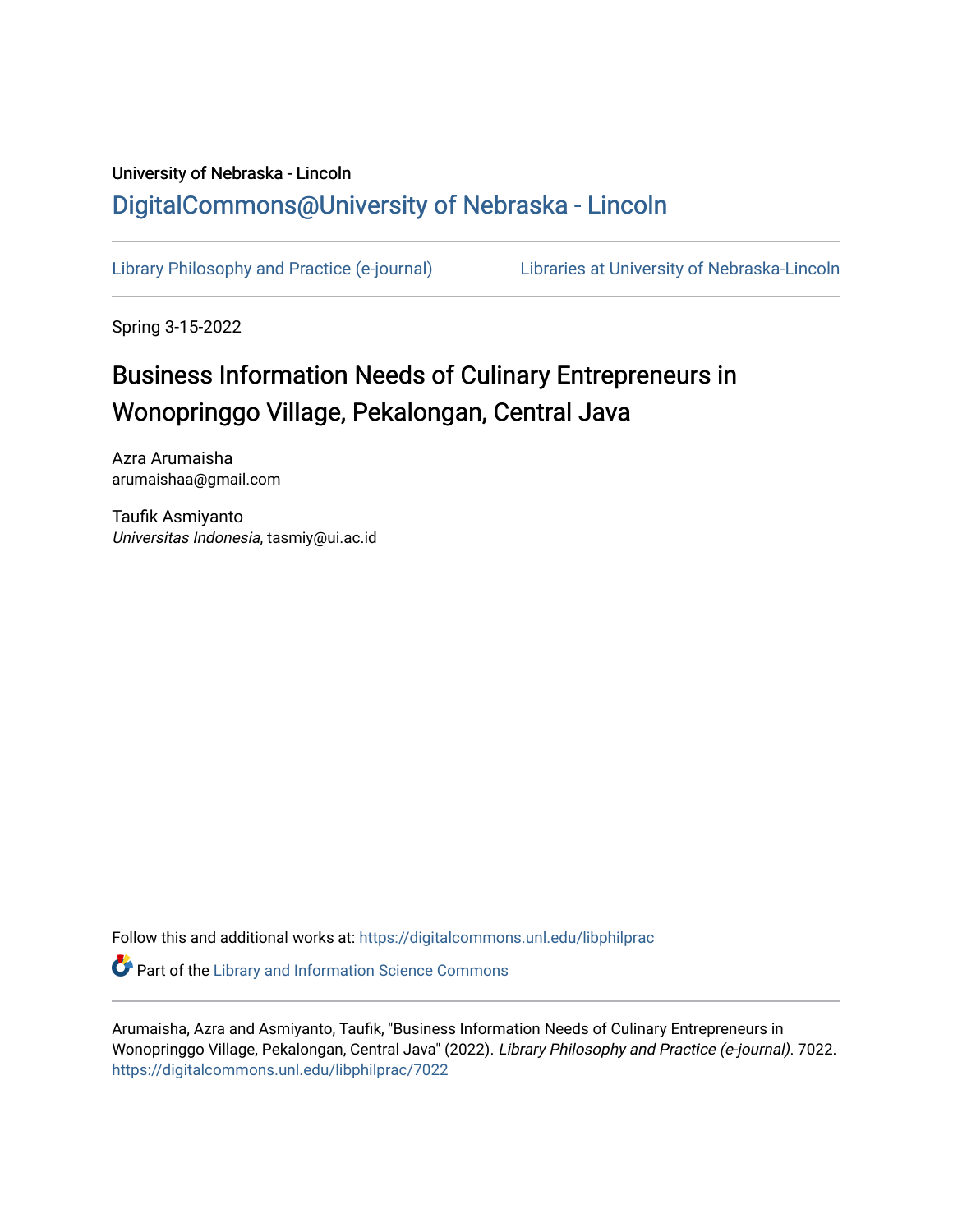#### **Business Information Needs of Culinary Entrepreneurs in Wonopringgo Village, Pekalongan, Central Java**

**Azra Arumaisha <sup>1</sup> , & Taufik Asmiyanto<sup>2</sup>**

<sup>1</sup>Author, Undergraduate Student (graduated ini February 2022,) Departement of Library and Information Science, Faculty of Humanities, Universitas Indonesia, Depok, 16424, Indonesia Email[: arumaishaa@gmail.com](mailto:arumaishaa@gmail.com)

<sup>2</sup>Corresponding author, Lecturer, Departement of Library and Information Science, Faculty of Humanities, Universitas Indonesia, Depok, 16424, Indonesia Email[: tasmiy@ui.ac.id](mailto:tasmiy@ui.ac.id)

#### **Abstract**

Business information, which is generally understood as essential information related to a company's operation, activities and business environment, is fundamental resource for managers. This type of information and communication technology has been practiced by culinary entrepreneurs in Wonopringgo Village, Central Java. There are five categories of defining information needs used by culinary entrepreneurs in operating their business process. There are information on products, product development, training, marketing, and financial information. The purpose of this study was to determine the differences in the level of information needs of culinary entrepreneurs in Wonopringgo Village which have been grouped by type of business. This study uses a mixed approach with an explanatory sequential method. Data was collected through distributing questionnaires, in-depth interviews and observations. The results of this study indicate that the level of information need for culinary entrepreneurs in Wonopringgo Village has differences between types of business. The results also revealed that the level of awareness in group 1 (92.5%) had a higher awareness of the importance of information than group 2 (88.5%) and for the ability of respondents to access information sources, both groups were quite low (4.9 %) and in group 2 of (5.7%).

**Keywords:** *Information need, Business information needs, Culinary entrepreneurs*

#### **Introduction**

Humans have a lot of things they consider to be 'needs' in their lives. As a need in general, an effort is needed to satisfy these needs. One of the important needs that must be met by a person is the need for information. Information is an aspect of life that can help humans in making decisions or behavior. Decision making cannot really be done before the information needed by the parties concerned is available.

It is important to provide a definition and description of what is meant by information needs, to ensure that the research focus is understood. Cole (2012) defines the information needs as *"an adaptive human mechanism that drives human to seek out, recognise, and then adapt to changes in their social and physical environments"* or is an adaptive mechanism for the man who encouraged him to find, identify, and then adapt to changes in their social and physical environment. Furthermore, Nicholas and Herman (2009) in their research that focuses on the business sector also add that information needs refer to the information needed for each individual, or is an effort made by individuals to obtain and gain access to that information.

Various business sectors, such as culinary entrepreneurs, of course also need information to support the business activities they undertake, such as in Wonopringgo Village, a village located in Pekalongan, Central Java. When viewed from the Village Population Census Data in 2020, the majority of their livelihoods are culinary entrepreneurs (15.1%) and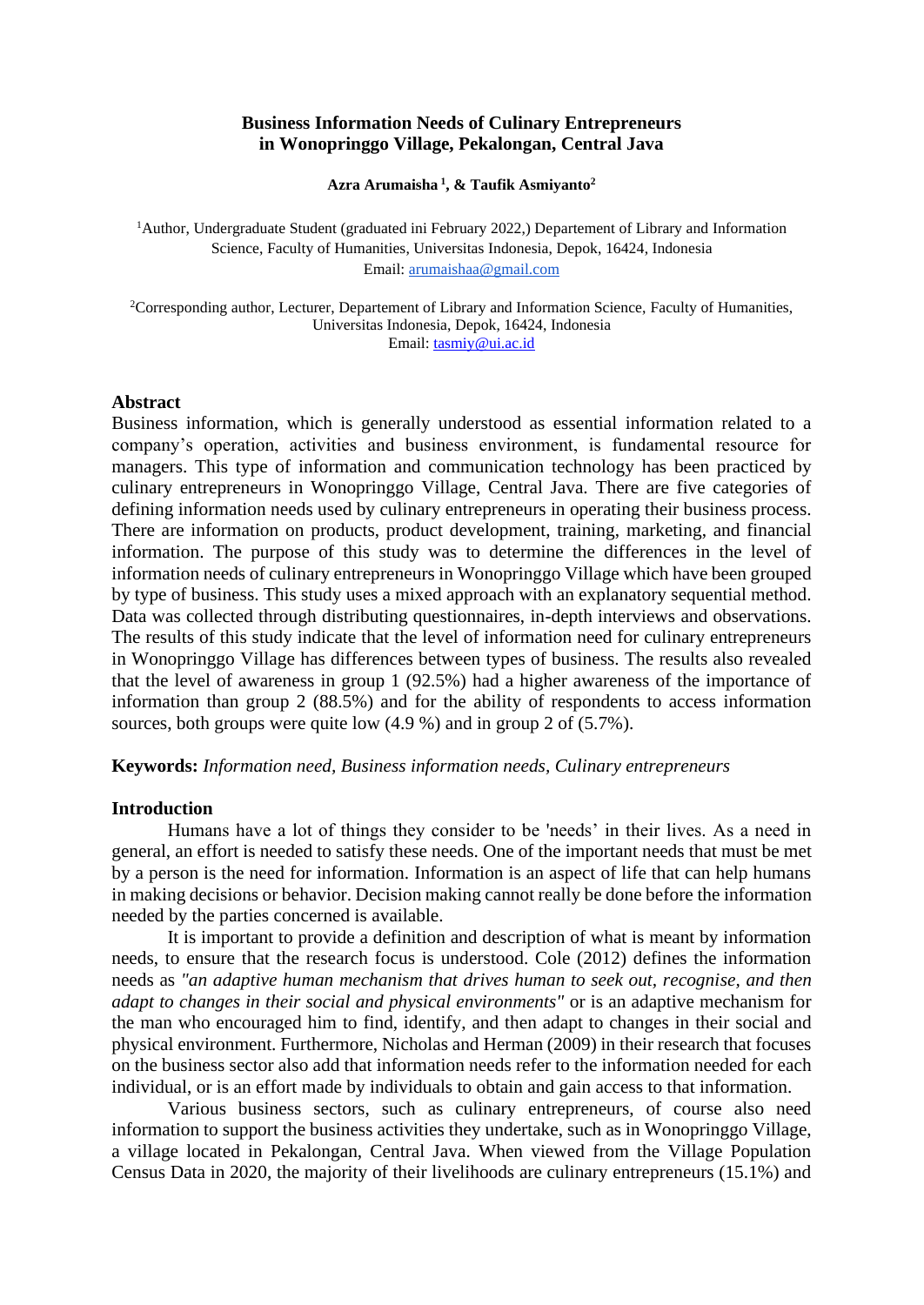casual daily laborers (11.6%). This is reinforced by the declaration of Wonopringgo Village as Nasi Goreng Village with the construction of a monument at the village gate. The construction of the monument is based on the number of Wonopringgo Village residents who are in the profession as fried rice entrepreneurs, as many as 165.

In addition, those who work as entrepreneurs engaged in the culinary sector according to the Village Population Census Data in 2020 have reached 170. Culinary entrepreneurs in Wonopringgo Village are divided into two types of business: Among them are food culinary entrepreneurs (which include fried rice, catering, food stalls, coffee shops) and culinary entrepreneurs who sell a variety of wet and dry cakes (which include traditional snacks, packaged snacks).

This stems from the existence of local cultural traditions in Wonopringgo Village in traditional events such as the tradition of *tahlilan*, *syawalan*, *pengajian*, which requires them to gather and provide a meal in the form of food. The people of Wonopringgo Village believe that the tahlilan tradition is an effort to connect friendships between each others, especially Muslims. Moving on from that, there are many culinary entrepreneurs who have sprung up and depend on this business as their daily livelihood.

Here, it is possible that there is a need for information, especially business information in Wonopringgo Village. Information institutions such as libraries can be used as a means of fulfilling their information needs for business information. The service for business information in this library has previously been running in several libraries. If you take the example of Uncle Sam's country, an example is in Florida, United States. Public libraries provide business information to assist businesses or businesses in the Florida area. This research on services for entrepreneurs was conducted by Franks and Johns (2015) in their article entitled *"Entrepreneur assistance & economic development in Florida Libraries''.* In the article it was found that the types of information needed by entrepreneurs are as follows: financial information, skills development or training, competitors, business plan writing, market research, legal forms, business management, assistance e-government and meeting rooms or rooms meeting for discussion.

The findings of Franks and Johns are reinforced by research conducted by Kassim et al. (2016) in Malaysia which reveals that the most common types of information needed for entrepreneurs are information on business opportunities, sources of finance or capital, market trends, business locations, market surveys, sources of raw materials, products, government regulations and policies on business, and competitors. The type of information that is often used to make decisions is information about business opportunities or competitors, followed by finance, suppliers of raw materials for products and technological innovations.

Said, et al (2018) in their research entitled *"Levels of Information Need as Perceived by Women Culinary Entrepreneurs in Depok Municipality, Indonesia"* found that information on types of product information, finance, marketing, product development, and training and their derivatives is the type of information that is very important. needed and very important for culinary entrepreneurs whose research objects have been specified in one gender, namely female culinary entrepreneurs in Depok City.

Based on this research, the implementation of business information services that have been provided by the library has a real impact and role for entrepreneurs who are involved in business activities. However, it is necessary to know in advance and need to be sorted based on the level of business information needs that is needed for culinary entrepreneurs in Wonopringgo Village.

This level of information has been chosen by the researcher based on the results of research that has been obtained from previous studies which form five types of business information needs for food entrepreneurs and are categorized as: product information, training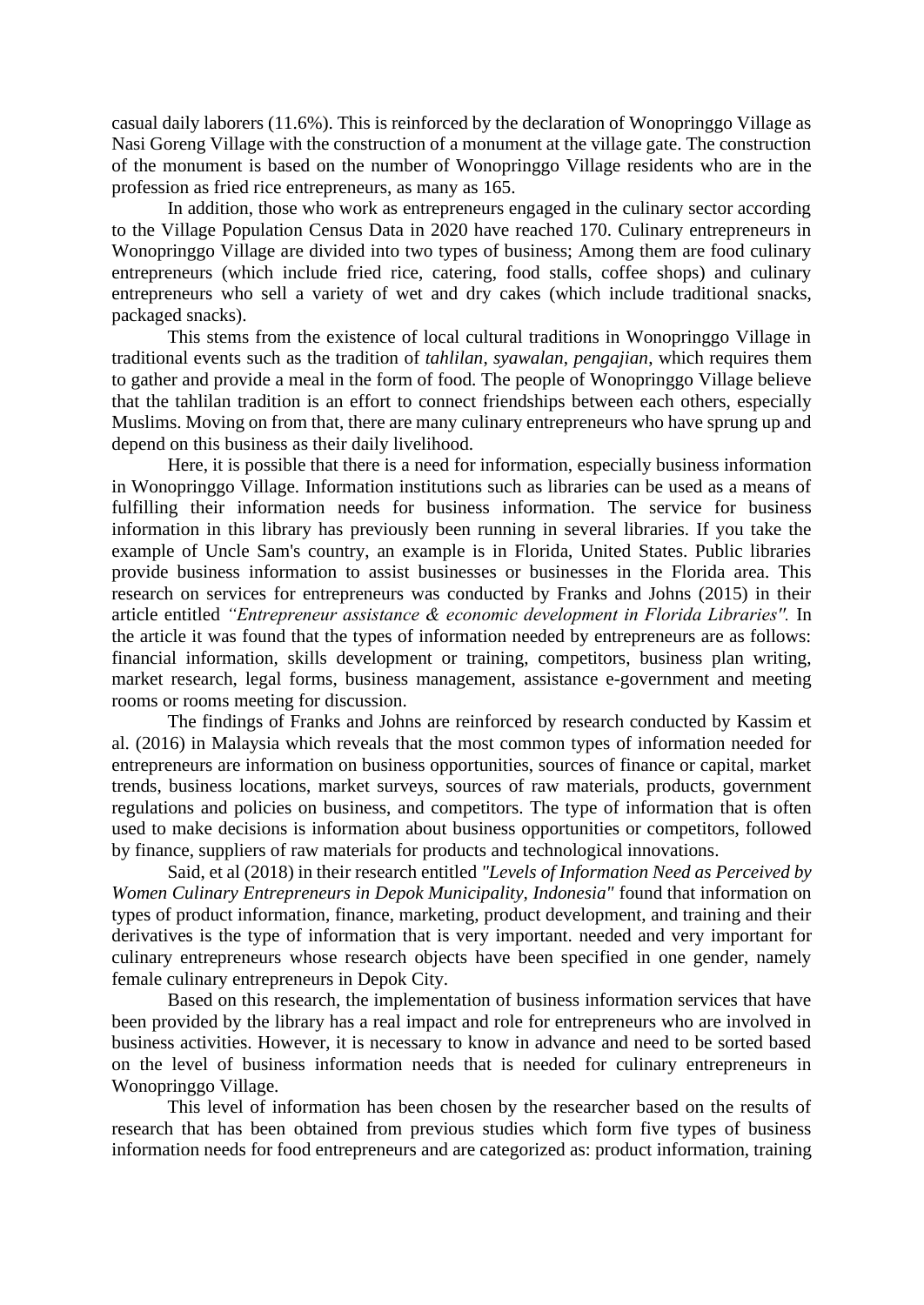information, marketing information, financial information and product development information.

This research was conducted as an effort to determine the level of information needs of culinary entrepreneurs in Wonopringgo Village and to find out whether there are differences in the level of need between food culinary entrepreneurs and wet and dry cakes culinary entrepreneurs. The level of information need for business needs to be known before making decisions about what business information services need to be presented at information institutions in Wonopringgo Village such as Perpustakaan Desa Cerah Wonopringgo. Therefore, this makes researchers interested in conducting research on the level of information needs of culinary entrepreneurs.

#### **Problems Statement**

Information needs are carried out by everyone to fulfill the knowledge they want, culinary entrepreneurs are no exception. They need information to develop their business such as information related to marketing, capital loans, and so on. To determine the level of information needs of culinary entrepreneurs in carrying out their business processes based on five categories of types of information, namely information on products, product development, training, marketing, and financial information. Moving on from the problems above, the formulation of the problems in this research can be drawn, namely:

- 1. How high is the level of information needs of culinary entrepreneurs in Wonopringgo Village?
- 2. How high is the level of information needs of food culinary entrepreneurs?
- 3. How high is the level of information needed for wet cake and pastry culinary entrepreneurs?
- 4. Is there a difference in the level of information needs of the food culinary group and the cake and pastry culinary group?
- 5. What are the differences in the level of information needs of culinary entrepreneurs in Wonopringgo Village?

#### **Literature Review**

#### **Business Information Needs**

Needs are generally defined as a necessity that every human being has. According to psychologist Abraham Maslow's theory of needs (1970), the need for information is a manifestation of the need for self-actualization. Maslow's hierarchy of needs is a well-known academic theory in dividing needs into categories such as *deficiency needs* and *being needs.* However, in his hierarchy, Maslow's views are seen as too general by some researchers.

Like humans in general who need information for a variety of different purposes. According to Wilson (2006) information needs originate from basic human needs, namely psychological needs, affective needs, and cognitive needs. Entrepreneurs also need a variety of business information in building or developing their business to be more advanced. Business information is information about the business itself, markets, customers, competitors, and actors as well as other variables in the business environment within a company. The concept of business information is also a fundamental concept for business owners, because usually business owners will make decisions based on the information needs of the business they are living in (Vuori, 2006).

Similar to information needs in general, business information needs are information needs in contexts related to business activities which are elements of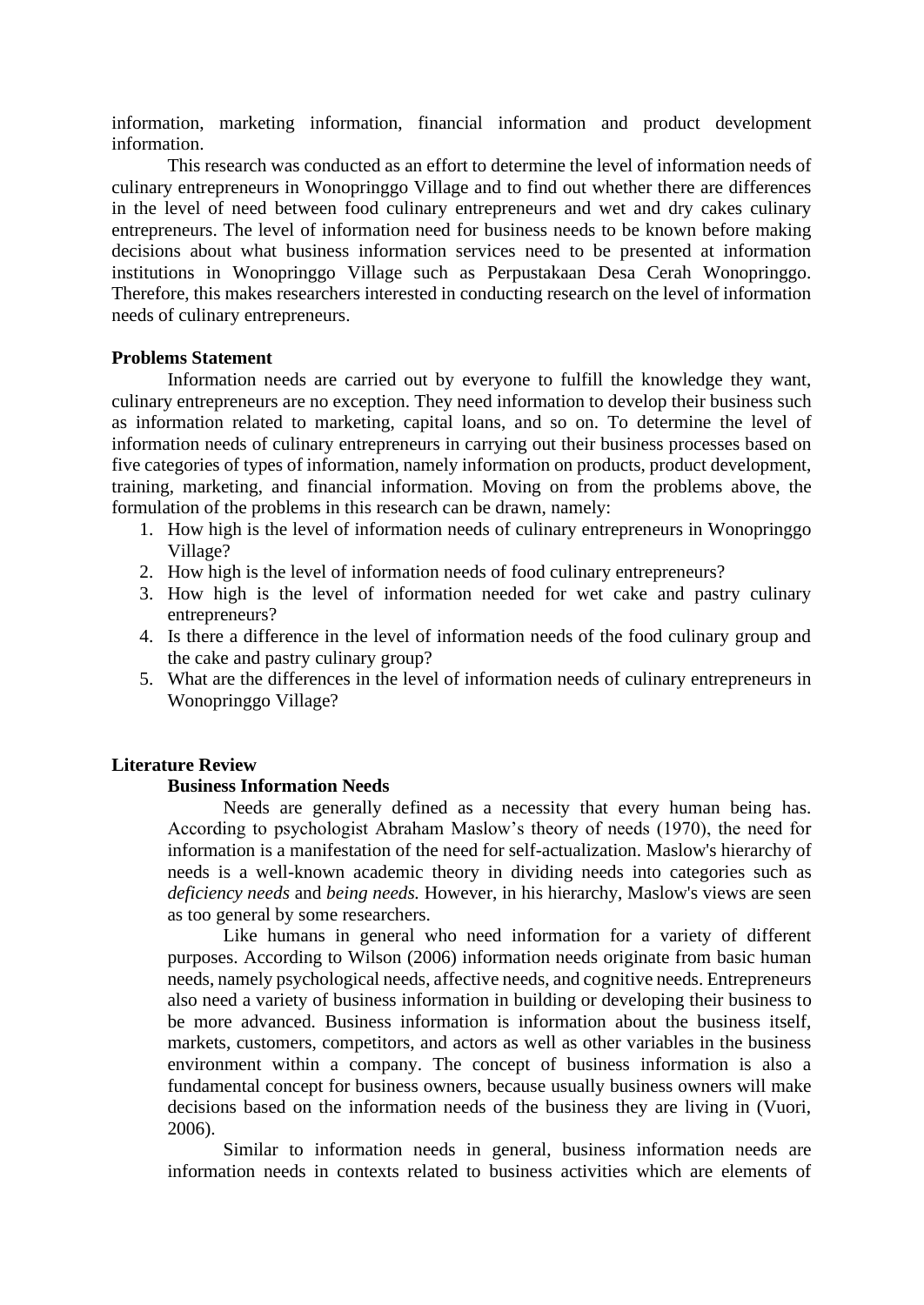cognition or through thought and affection that describe feelings that "trigger" individuals to find out their information needs regarding the business activities they undertake (Wilson, 2006). Various business sectors that exist certainly require business information with different levels of needs. These differences are determined by the type of business activity being undertaken, the size of the business, the stage of growth and the education level of the business owner (Jarowski, 2012). The diversity of business information needs is categorized into financial and non-financial needs for business activities, such as the results of Feldmann's research (2014).

In recent years, it has become increasingly clear how important small businesses are to the local economy. Therefore, it is very important for entrepreneurs to receive assistance in the form of business information to develop their business. Franks and Johns (2015) in their research on a number of libraries in Florida showed that libraries were able to meet most of the business needs needed by entrepreneurs by providing business information services. The findings from this study indicate that business entrepreneurs need information in the form of financial assistance or assistance, skill development in the form of training, competitors, business plans, and market research, legal forms, business management, assistance *e-government* and meeting rooms.

Information plays such an important role in business. Some of the studies mentioned above focus more on the conditions of developed countries. Developed countries such as the United States of America have tried to create a business information center in an effort to encourage the use of business information and progress in the economic sector. However, these efforts may be less relevant and not representative of the situation in developing countries such as Indonesia.

Mchombu (2000) in his research in Botswana found that business people in the small and medium business sector are rarely aware that they have information needs and even if they dig deeper into their information needs they are rarely known where to look for that information, even though they experience a lack of information. information about their business. Mchombu's findings can be said to have similarities with the situation in Indonesia, because both are developing countries.

#### **Culinary Business Information Needs Business**

Information needs for culinary entrepreneurs are divided into needs before starting and when running a culinary business. Furthermore, culinary business information needs are generally divided into five categories, including product information, training, marketing, finance, and product development (Said et al, 2018).

1. Product Information

Anything that is offered to the market with the aim of attracting attention, being purchased, used, or consumed and can satisfy consumer wants or needs is a general definition of a product according to Kotler, Armstrong & Cunningham (2005). Product information in this study includes pre-production and post-production information. Types of raw materials, availability of raw materials in the market, the nearest market to buy raw materials, variations in recipes and variations in taste are information related to the pre-production process. Meanwhile, post-production information includes variations in form and brand needs or branding*.*

Product information is everything that has a relationship with the type of raw material, namely the materials needed to be processed into the final form of culinary products. The availability of raw materials in the market includes the availability of sufficient raw materials to produce culinary products adequately or sustainably. Information about the nearest market to get raw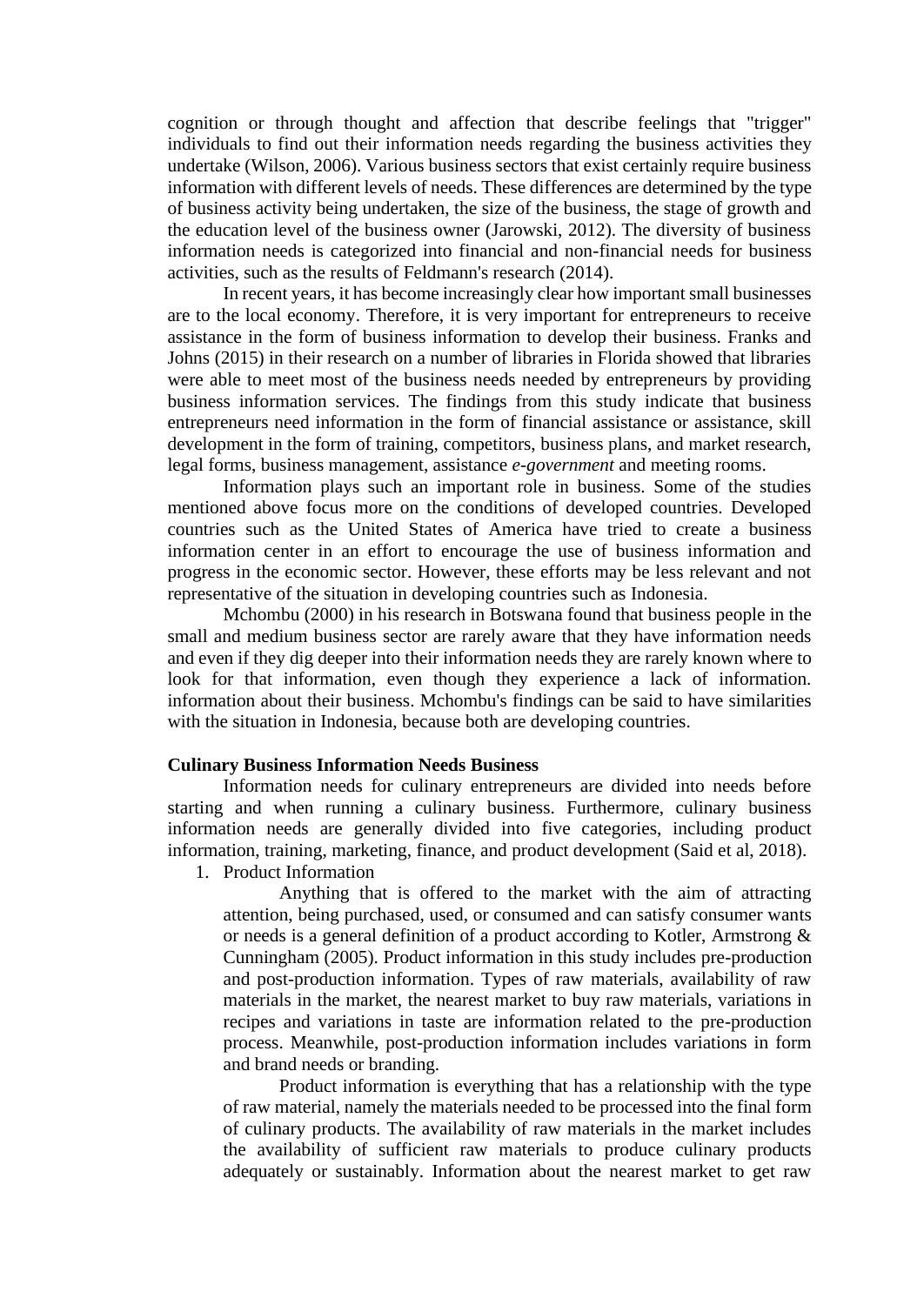materials is information about the place where the basic materials are sold so that they can be obtained easily. In addition, information on recipe and taste variants is a basic concept to produce varied culinary products that follow consumer trends or tastes.

Other information about the post-production process which includes information about variations in form and the need for branding. In information about variations in shape, it includes information related to the shape of culinary products such as pastries and cakes, which of course makes consumers interested in the uniqueness of these variations. Information about brands or *branding* is also fundamental for some culinary business owners. Such information includes the names of the brands to be sold, symbols, logos, designs to serve as identities or differentiators from other products that have been sold in the market.

According to Kotler & Keller (2016), brand image is the perception and trust of customers, as reflected in associations in consumer memory. In Indonesia, the image of a brand has been reflected in Sari Roti products, which is a company that sells bread and has won the trust of some of its consumers.

2. Training Information

Training is a lasting learning experience that will increase the ability to do the work or activities that are undertaken. The definition of training information in this study refers to the definition of training referred to by DeCenzo & Robin (1999). From this understanding, it has its own meaning that having or participating in training can have an impact on increasing one's ability to carry out activities. In culinary terms, what is meant by training is product development training, financial management, product promotion, business management, and self-development for business progress.

Yamit (2003) said that product development training is an effort to create new products and to improve the quality of existing products to meet market demand and consumer tastes. Then, according to Rajagopal (2007) information about financial management refers to how culinary entrepreneurs can use funds and allocate them efficiently. Information about promotion in it refers to the attempt to inform or persuade potential customers to a product with the aim to raise awareness (awareness), create interest (interests), generate sales (sales), or create product loyalty (loyalty) (McCarthy, 1964) . In addition, information about business management is defined by Likert as the way a culinary entrepreneur runs his business in a planned manner. Last one is information about self-development which will later help entrepreneurs to improve their abilities related to the culinary business they are living in.

3. Marketing Information

Kotler, Armstrong & Cunningham (2005) mentions marketing is the most important thing in a business. Marketing is also a way of meeting the needs and wants of consumers. In this study, information regarding marketing includes information about the nearest market to sell products, ongoing trends, digital marketing through social media, collaboration or resellers, and the type of courier or transportation to deliver the product.

4. Financial Information

In this study, information about finance or financial information is more focused on everything related to business activities in the culinary field which includes information on market prices for products to be sold, prices of raw materials or basic ingredients of products to be sold, prices for other sellers or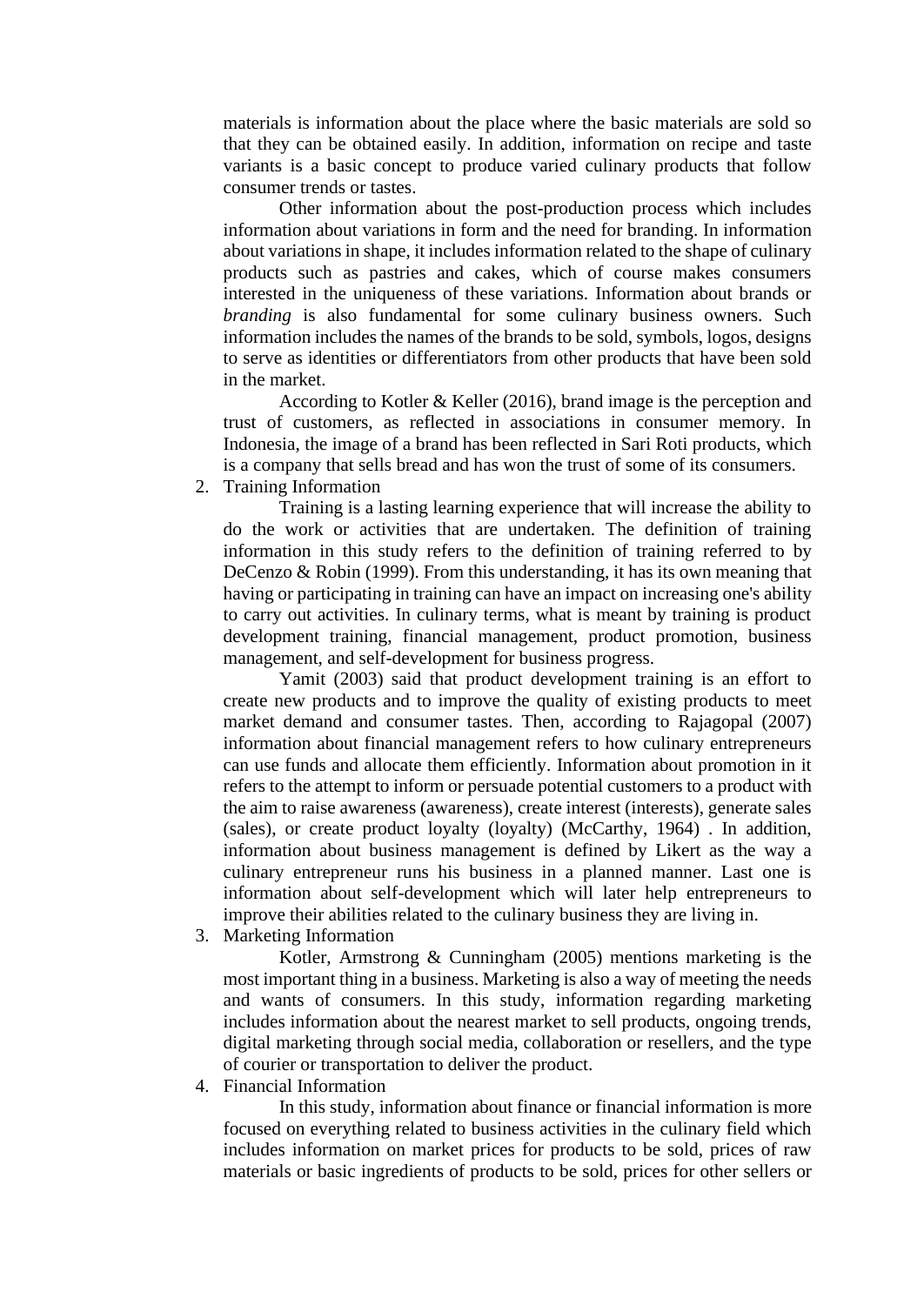prices from competitors's products, information on bookkeeping and information about the cost of obtaining a business license.

Financial recording or bookkeeping in a culinary business is very important. By recording the financial activities that take place in the business being undertaken, it can help MSMEs that need capital from external parties or banks. Financial records that are made carefully can help entrepreneurs to control their business finances, so that the business can be run properly.

5. Product Development Information

In general, product development strategy for company growth by offering modified products or new products to existing market segments is the development of product concepts into physical products in an effort to ensure that product ideas can be transformed into products that can be realized effectively (Kotler and Armstrong, 2008). Product development is a series of processes of changes made to existing products as well as the process of seeking innovation to add value to old goods by converting them into these products. With product development, it means that the company already understands the needs and wants of the market.

#### **Research Methods**

This study uses a sequential explanatory mixed methods design, which consists of separate phases. In this design, numerical data obtained through quantitative steps are collected and analyzed first. Meanwhile, the qualitative text data obtained through the interview stage were analyzed later and helped to explain or describe the quantitative results obtained in the first phase. In this study, quantitative data helps identify what information needs are needed. Then, a qualitative multiple case study approach is used to explain why this information is needed, which was tested in the first phase. Therefore, the quantitative data and results will provide an overview of the research problem, meanwhile, the qualitative data and analysis refine and explain the statistical results of the first phase by exploring the views of the participants on the level of information needs of culinary entrepreneurs in depth.

The data collected in the form of primary data and secondary data. Primary data were obtained from distributing questionnaires in the first phase and interviews in the second phase. In the first phase, numerical data was obtained through the distribution of questionnaires which were distributed directly on November 1-14, 2021. The questionnaire was divided into two parts, the first part was a profile of respondents which consisted of 10 questions; name, gender, age, last education, length of business, turnover per month, business income, type of culinary business, number of workers, and places of sale. Then, part two includes 30 questions that are measured using a Likert scale with a value range of 1-5 (5 for strongly agree, 4 for agree, 3 for moderately agree, 2 for disagree, and 1 for strongly disagree). Furthermore, to compare the level of information needs between types of businesses, the existing data were analyzed first using SPSS using a two-way analysis of variance and using a non-parametric test with the Kruskal Wallis test for each type of information.

In this study, analysis was two-way ANOVA used because a lot of information was obtained from the analysis such as: knowing the differences in the information needs of food sellers and sellers of wet and dry cakes as a whole, knowing the differences in information needs based on the type of information, for example differences in information needs about products, training, marketing, finance, and product development as a whole, and knowing the interaction in terms of the interaction between the food seller's information needs about the product is higher than the food seller's information needs about finance or the cake seller's information needs about training.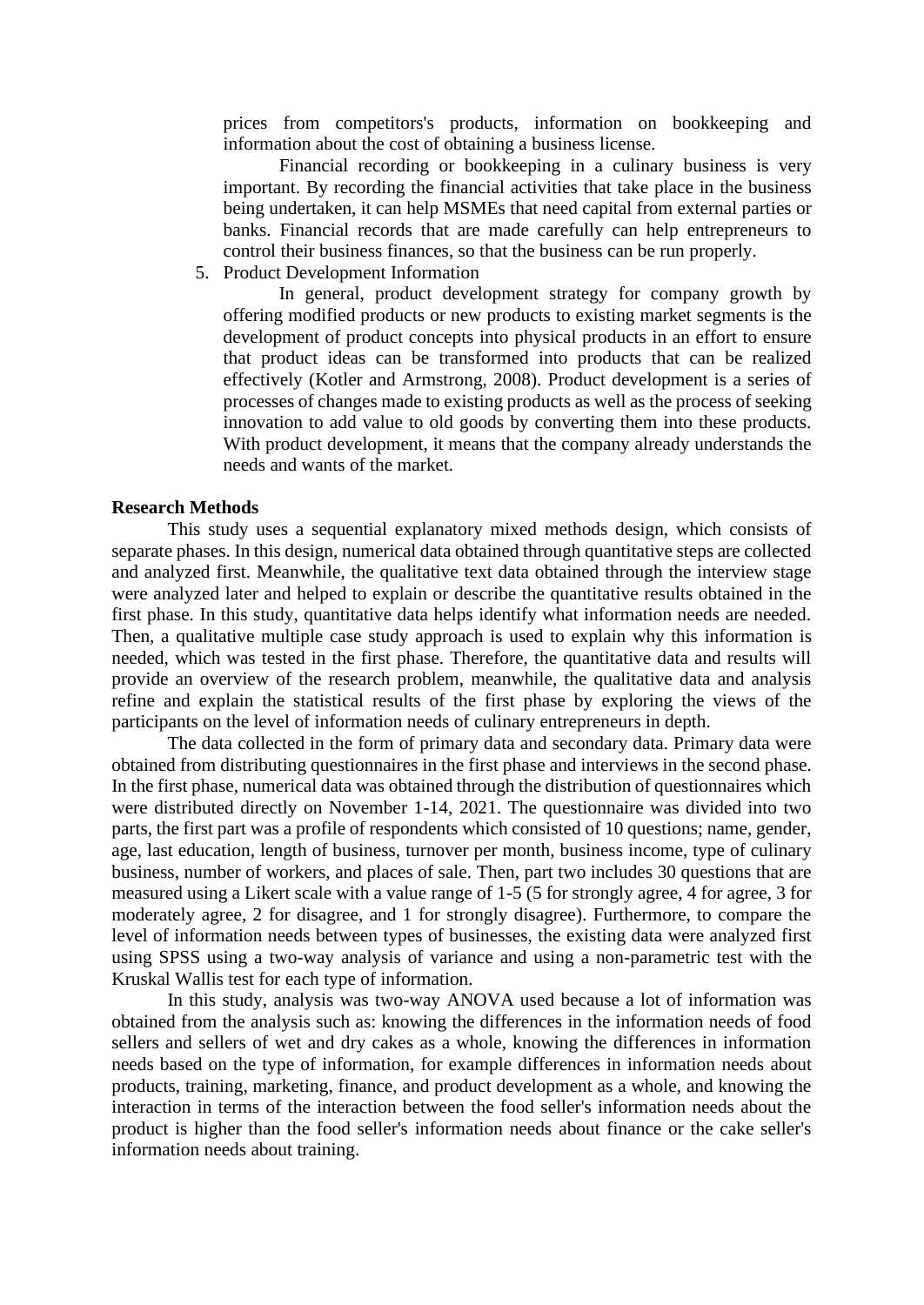In addition, to explain the data from the research regarding the types of information in detail, the data were analyzed using simple frequencies (tables and percentages). The number of respondents in each table is converted into percentages and presented in tabular form to make it easier to analyze and interpret information. Cross tabulation is done to find out how the variables affect the subject under study. Comparisons, deductions and conclusions are reached based on the analysis. Cross tabulation is carried out to identify and find out whether there is a correlation or relationship between one variable and another (Ghozali, 2006). The comparisons that have been obtained are then deductions and conclusions are reached based on the analysis.

Then in the second phase, a multiple case study design was carried out (Stake, 1995; Yin, 2003) used to collect and analyze data in the second or qualitative phase. The instrumental plural case aims to illuminate certain problems (Creswell et al., 2018), for example why there are different levels of information needs required by the two types of culinary businesses.

The selection of informants was done by using purposive sampling technique. The informant's criteria for this study were representatives from the two research groups; entrepreneurs aged 20-70 years, know more information than other respondents, and understand the application of business information needs in Wonopringgo Village. Based on the criteria above, four informants were obtained with names that have been disguised as shown in the table below.

**Table 1.** Data of Informant

| <b>Informants</b> | Group | Age             |
|-------------------|-------|-----------------|
| Baeti             |       | $\overline{53}$ |
| Dwi               |       | 26              |
| Lani              |       | 68              |
| Widi              |       |                 |

Qualitative data were collected from interviews and observations. Data collection was carried out in the 3rd week of November 2021 directly to the field while still complying with health protocols. Then the data that has been obtained is analyzed using data reduction. From the results of the data reduction analysis, it can be obtained information that is meaningful and makes it easier to draw conclusions.

Therefore, quantitative data and results will provide an overview of the problem in research. Meanwhile, the qualitative data and analysis refines and explains the statistical results of the first phase by exploring the views of research participants regarding business information needs in more depth. The secondary data obtained include: 1) Population Census Data for Wonopringgo Village in 2020; 2) Data on Culinary Entrepreneurs in Wonopringgo Village in 2020.

The target population of this research are culinary entrepreneurs registered in the 2020 Village Population Census Data as many as 170 people. One way to calculate the sample size of a population whose size is known is to use Isaac and Michael's formula, which has been presented in tabular form. The researcher determined the number of samples based on the sample determination table from Isaac and Michael which determined the number of samples based on the error rates of 1%, 5% and 10%. With this table, the researcher took a sample with an error rate of 5% from the population, namely ( $n = 114$ ). The criteria for selecting participants include: (1) being a culinary entrepreneur domiciled in Wonopringgo Village; (2) over 17 years old (3) are culinary entrepreneurs registered in the 2020 Village Population Census Data (n=170). The breakdown based on the type of their culinary business are: (1) those who are entrepreneurs of wet and dry cakes (traditional snacks, dry snacks, etc.) (n=53); (2) those who become food culinary entrepreneurs (fried rice sellers, food stalls, etc.) (n=61).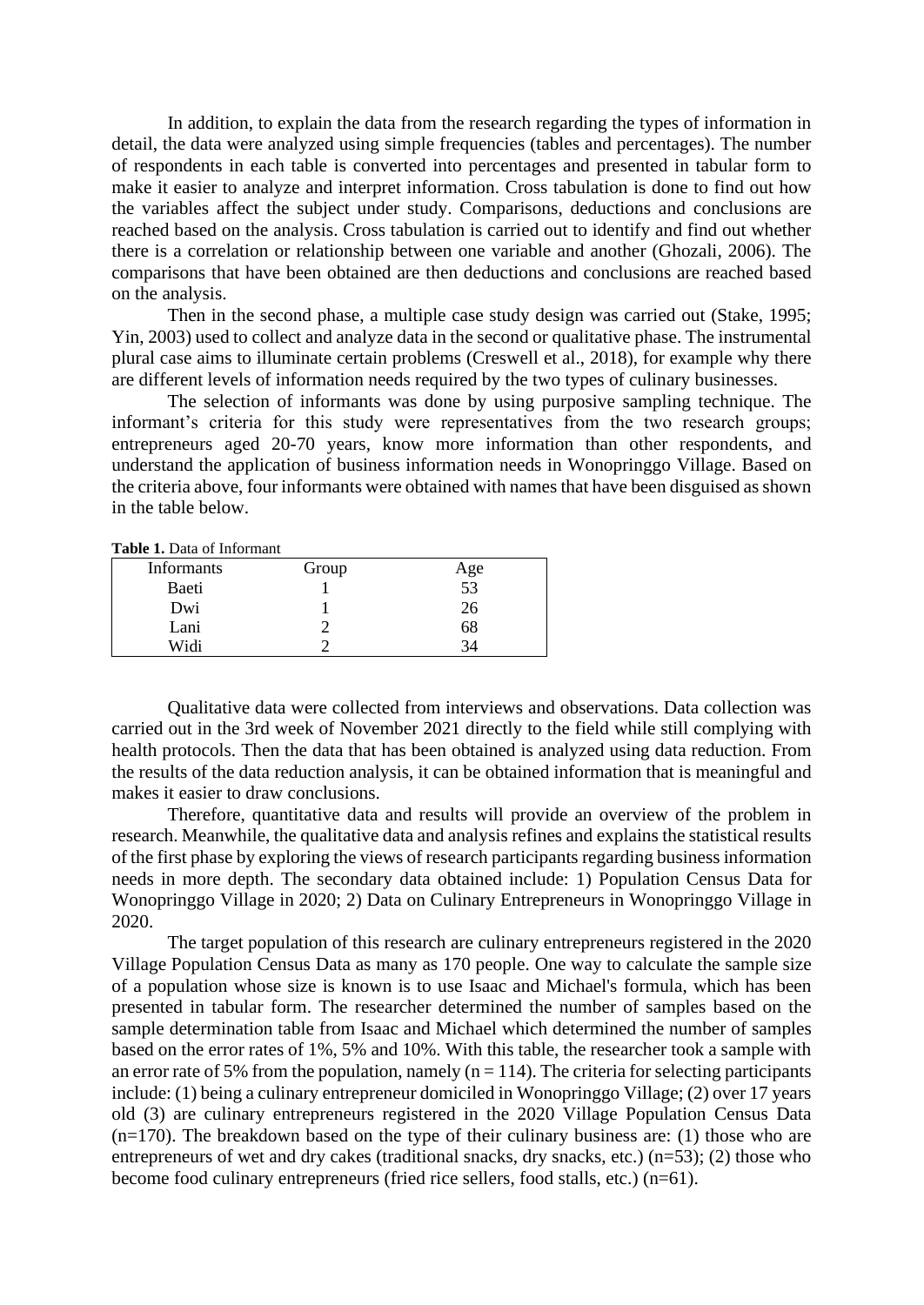#### **Results**

#### **Demographic Data of Respondents**

The respondents in this study were compared with the following demographic characteristics: age, gender, education, number of workers, monthly turnover, business income, place of sale, and length of business. Comparison of demographic characteristics can be seen between the two groups, namely group 1 those who become entrepreneurs of wet and dry cakes and group 2 those who become entrepreneurs of culinary food when seen in table 1 which describes the demographic characteristics of the two groups of respondents with different values.

In general, respondents have the following characteristics: aged between 50 to 59 years, the majority are women, with the latest education in junior high school, are one-of-a-kind businesses, have a turnover of 2,600,000-3,500,000 per month and have experienced a decline in business from last year due to the existence of Covid-19 pandemic has impacted all sectors including the culinary business sector, and this business has been established for 6 to 10 years.

However, when compared between the two groups of respondents there is a significant difference as the first in group 1 (69.57%) aged between 40 to 49 years. While in group 2 (66.67%) aged more than 60 years. Second, the majority of group 1 were women (65.79%) while group 2 was dominated by men (92.11%). Then the third, when viewed from the level of education in group 1, it is very low because the majority are not in school or have attended school but have not completed their education as much as 55.56 percent. Meanwhile in group 2, the majority have completed their last education in junior high school (61.82%). Then the fourth, in group 1 they run their business alone without help from other people or additional workers (53.49%). Meanwhile, group 2 has less than five additional workers in running their business (77.78%). Then the fifth, the turnover that has been obtained per month in group 1 ranges from 1,000,000-2,500,000 (69.57%). Meanwhile in group 2 the monthly turnover is above 3,600,000 (83.33%). Sixth, (50%) from group 1 experienced a decrease in income, this could happen due to the Covid-19 pandemic which led to a decrease in the number of orders for cakes and pastries. Given the situation before the Covid-19 pandemic existed, Wonopringgo Village and the surrounding area often hold events such as tahlilan, recitations, and so on. Meanwhile in group 2, the income from last year tends to be stable or constant (60.61%). This can happen because even though the Covid-19 pandemic is ongoing, the basic need for food is still there. Seventh, in group 1 (56.25%) sell their products online and offline, it is found that there are culinary entrepreneurs of wet and dry cakes who sell their food through social media such as Facebook and WhatsApp, for example in dry snack products on sale of bananas and chips. tempeh. While in group 2 as many as (55.96%) sell their products offline such as opening a food shop or traveling around the village. Finally, the businesses that have been established in group 1 range from 6 to 10 years (58.33%). Meanwhile, businesses that have been established in group 2 have been around for more than 25 years (83.33%).

| <b>Total Percentage of</b><br><b>Rows</b> | Group 1: Wet and<br>$dry$ cakes $(n=53)$ | Group 2: Food<br>$(n=61)$ | <b>Total</b> |
|-------------------------------------------|------------------------------------------|---------------------------|--------------|
| Age                                       |                                          |                           |              |
| $20-29$ years                             | 50,00%                                   | 50,00%                    | 100,00%      |
| $30-39$ years                             | 43,48%                                   | 56,52%                    | 100,00%      |

**Table 2.** Respondents Demographic Characteristics (N=170)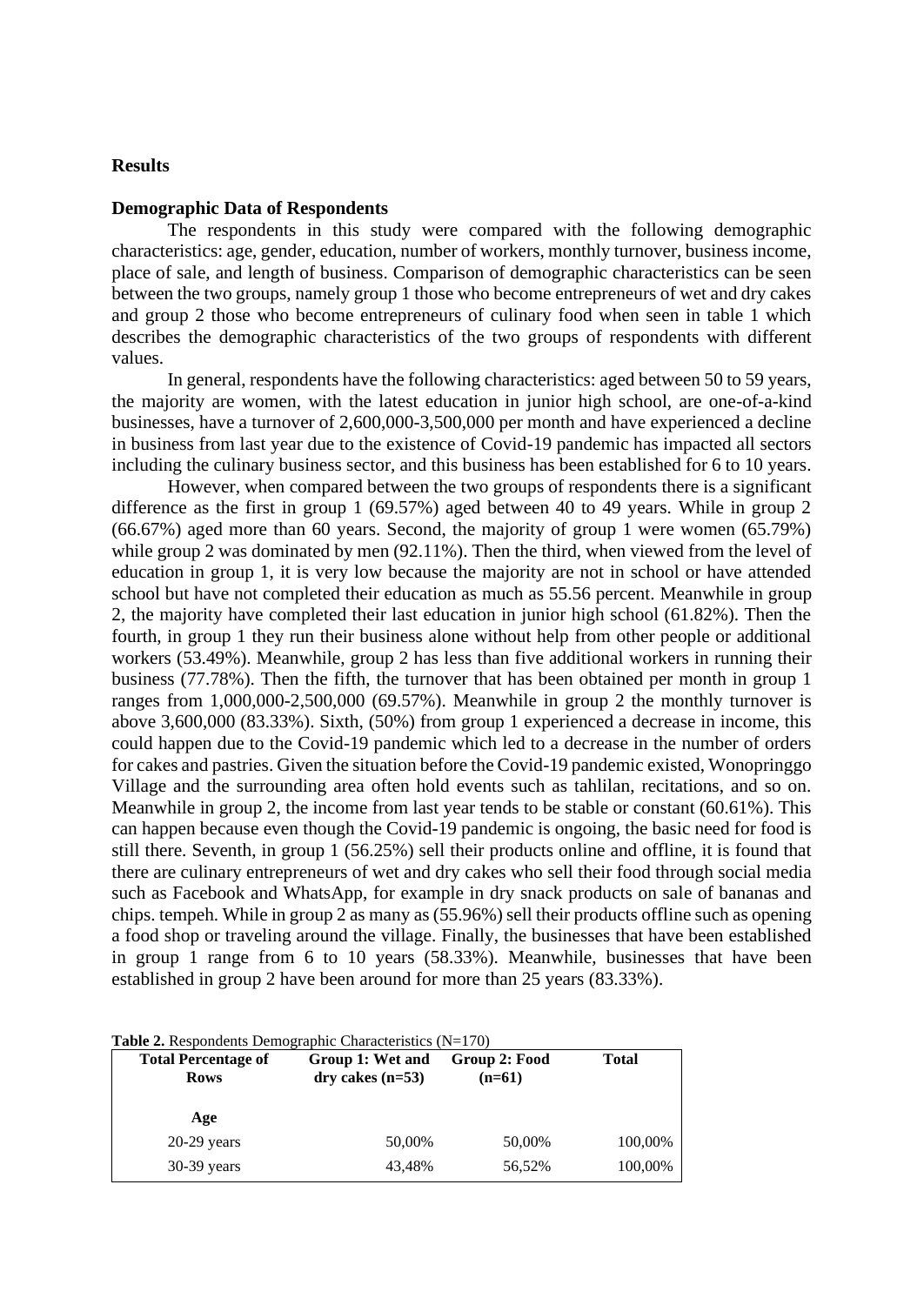| 40-49 years              | 69,57% | 30,43% | 100,00% |
|--------------------------|--------|--------|---------|
| 50-59 years              | 41,86% | 58,14% | 100,00% |
| $> 60$ years             | 33,33% | 66,67% | 100,00% |
| <b>Total</b>             | 46,49% | 53,51% | 100,00% |
| Gender                   |        |        |         |
| Male                     | 7,89%  | 92,11% | 100,00% |
| Female                   | 65,79% | 34,21% | 100,00% |
| <b>Grand Total</b>       | 46,49% | 53,51% | 100,00% |
| <b>Education</b>         |        |        |         |
| Not in school            | 55,56% | 44,44% | 100,00% |
| Primary School           | 47,83% | 52,17% | 100,00% |
| <b>Elementary School</b> | 38,18% | 61,82% | 100,00% |
| Senior High School       | 54,17% | 45,83% | 100,00% |
| <b>Grand Total</b>       | 46,49% | 53,51% | 100,00% |
| <b>Total manpower</b>    |        |        |         |
| Individual               | 53,49% | 46,51% | 100,00% |
| $<$ 5 orang              | 22,22% | 77,78% | 100,00% |
| <b>Grand Total</b>       | 46,49% | 53,51% | 100,00% |
| <b>Monthly Turnover</b>  |        |        |         |
| 1.000.000-2.500.000      | 69,57% | 30,43% | 100,00% |
| 2.600.000-3.500.000      | 39,39% | 60,61% | 100,00% |
| >3.600.000               | 16,67% | 83,33% | 100,00% |
| <b>Grand Total</b>       | 46,49% | 53,51% | 100,00% |
| <b>Monthly Turnover</b>  |        |        |         |
| Decrease from last year  | 50,00% | 50,00% | 100,00% |
| Same as last year        | 39,39% | 60,61% | 100,00% |
| <b>Grand Total</b>       | 46,49% | 53,51% | 100,00% |
| <b>Place</b>             |        |        |         |
| Offline                  | 44,04% | 55,96% | 100,00% |
| Offline and Online       | 56,25% | 43,75% | 100,00% |
| <b>Grand Total</b>       | 46,49% | 53,51% | 100,00% |
| <b>Established</b>       |        |        |         |
| $1-5$ years              | 41,67% | 58,33% | 100,00% |
| 6-10 years               | 58,33% | 41,67% | 100,00% |
| $11-15$ years            | 55,56% | 44,44% | 100,00% |
| $16-20$ years            | 44,83% | 55,17% | 100,00% |
| $21-25$ years            | 43,75% | 56,25% | 100,00% |
| $>$ 25 years             | 16,67% | 83,33% | 100,00% |
| <b>Grand Total</b>       | 46,49% | 53,51% | 100,00% |

Furthermore, the chart shows the level of awareness and ability of respondents to access information. The level of awareness of culinary entrepreneurs in Wonopringgo Village on the importance of information in the two groups will be compared and it can be seen that group 1  $(92.5%)$  has higher awareness of the importance of information than group 2 (88.5%). Then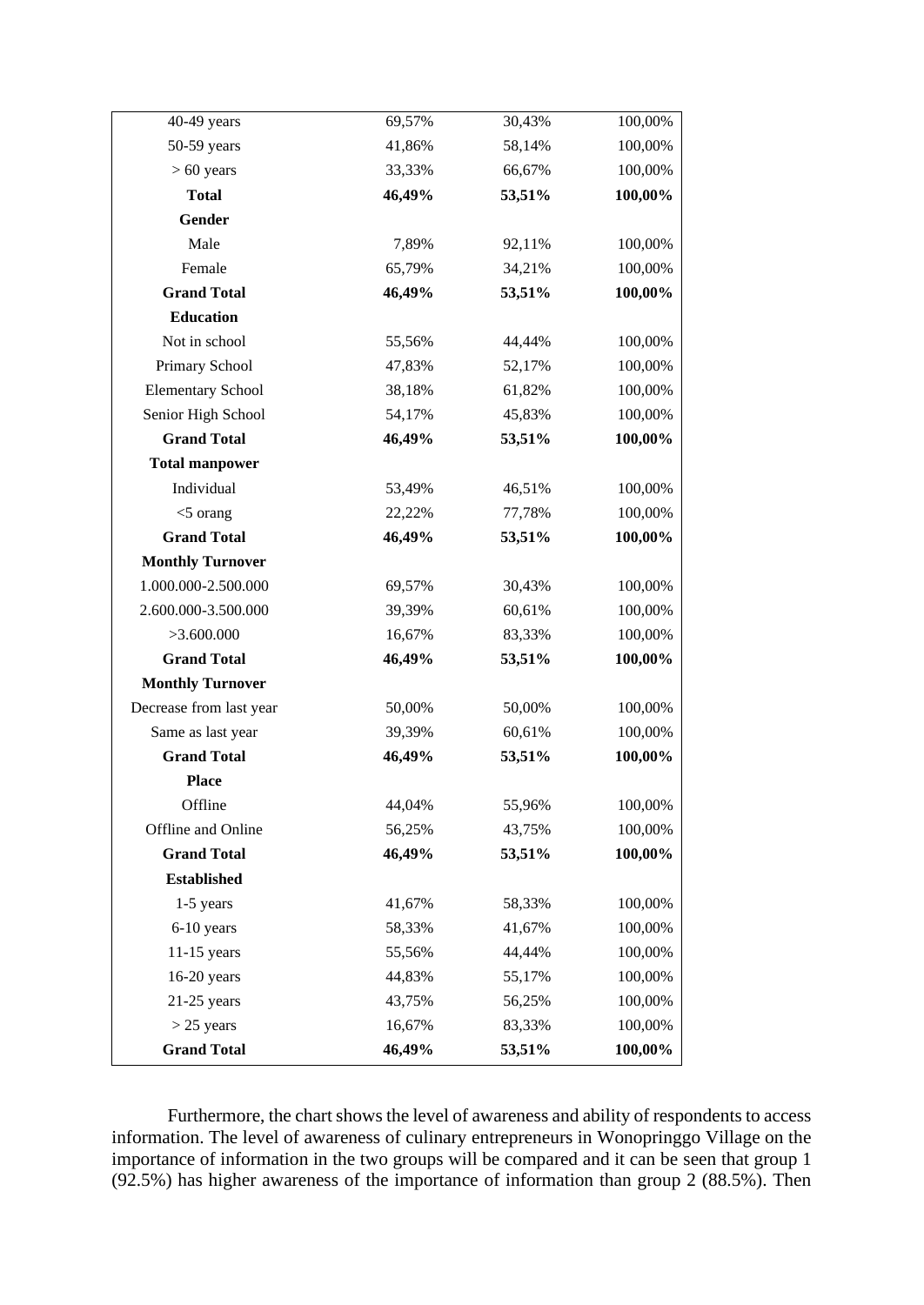the respondent's ability to access both sources of information is quite low. In group 1 the ability to access information sources is only (4.9%) and in group 2 it is (5.7%). This is influenced by the low education factor of the research respondents which causes difficulties in finding information about business that is relevant to the needs of each group.



**Figure 1.** Awareness Level and Ability to Access Information

#### **Level of Information Need**

The findings obtained in this study have been identified as the type of information that is considered important for culinary entrepreneurs in Wonopringgo Village, namely the type of information they need in carrying out their culinary business activities. According to culinary entrepreneurs in Wonopringgo Village, the information about the business they get can make their business superior. In this section, the type of information that will be described is divided into two, namely the first between categories to determine the level of types of business information such as product information, training, finance, marketing and product development and the second explains between sub-types of information in one type of information. the five types of information in detail.



a. Level of need between types of information

**Figure 2.** Comparison of the level of information needs

The chart above shows the average percentage rating of the information needs of each type of culinary business for each type of information. It can be seen that for product information, wet and dry cake sellers have an average rating of 70.86 while food sellers have an average rating of 45.89. It can be seen that for product information, wet and dry cake sellers have an average rating of 70.86 while food sellers have an average rating of 45.89. For information on training, wet and dry cake sellers have an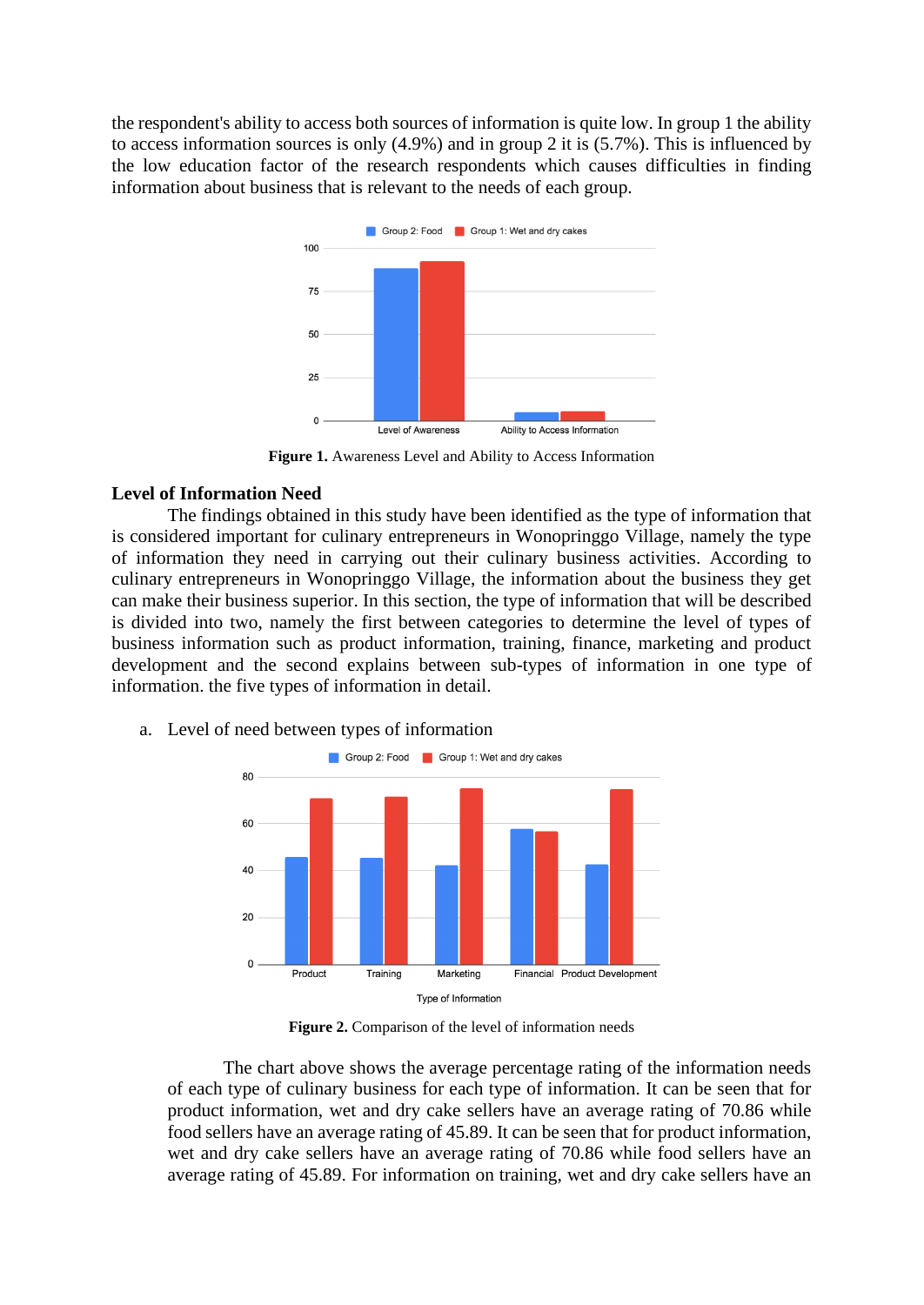average rating of 71.45 while food sellers have an average rating of 45.38. For information on marketing, wet and dry cake sellers have an average rating of 75.02 while food sellers have an average rating of 42.28. For information on product development, wet and dry cake sellers have an average rating of 74.64 while food sellers have an average rating of 42.61. As for financial information, cake sellers and food sellers have almost the same average rating, namely 56.95 and 57.98, respectively.

## b. Level of need between sub-types of information

### **1. Product Information**

Table 3.1 describes the product information needs in group 1. Most of the culinary entrepreneurs, especially wet and dry cakes in Wonopringgo Village, strongly agree that they need information about recipe variations (70.0%) and product packaging variations (72.3%).

| No.            | <b>Information Needs</b>                                | Strongly<br>Disagree<br>(% ) | Disagree<br>(% ) | Moderately<br>Agree<br>(% ) | Agree<br>(% ) | Strongly<br>Agree<br>(% ) |
|----------------|---------------------------------------------------------|------------------------------|------------------|-----------------------------|---------------|---------------------------|
| 1              | Type of raw/basic<br>material                           | 30.2                         | 41.7             | 20.8                        | 7.3           | $\overline{0}$            |
| 2              | Availability of<br>raw/basic materials<br>in the market | 36.3                         | 40.2             | 17.8                        | 4.0           | 1.7                       |
| 3              | Nearest raw material<br>supplier                        | 37.5                         | 32.3             | 18.8                        | 9.4           | 2.1                       |
| $\overline{4}$ | Recipe variations                                       | $\theta$                     | $\overline{0}$   | 2.9                         | 27.1          | 70.0                      |
| 5              | Product packaging<br>variations                         | 0                            | 0                | 2.3                         | 25.4          | 72.3                      |

**Table 3.** Product Information Needs in Group 1 (n=53)

Based on the results of interviews in the field, they strongly agree that they need information about variations in product packaging.

"What I really need is how to make snack packaging so that it looks more attractive. Since I'm not smart, I just packaged it simply with plastic packaging and makeshift screen printing. I really want that if the packaging is good, it can be sold to souvenir centers or my products can be entered into Alfamart/Indomaret." (Baeti, November 22, 2021).

From Baeti's statement, it can be concluded that information about product packaging variations is needed so that their products look attractive to be presented to consumers. This makes the culinary entrepreneurs of wet and dry cakes strongly agree that they need information about variations in product packaging.

On the other hand, based on the type of raw/basic materials (30.2%), the availability of raw/basic materials (36.3%), and the closest basic material supplier (37.5%) according to the survey results and their opinion through interviews stated that they strongly disagreed that they need that information. They assume that they have obtained information about the closest type of basic material supplier.

"For the basic ingredients for my business, I already have a patronize, so it's not proper if you buy it elsewhere." (Dwi, 23 November 2021).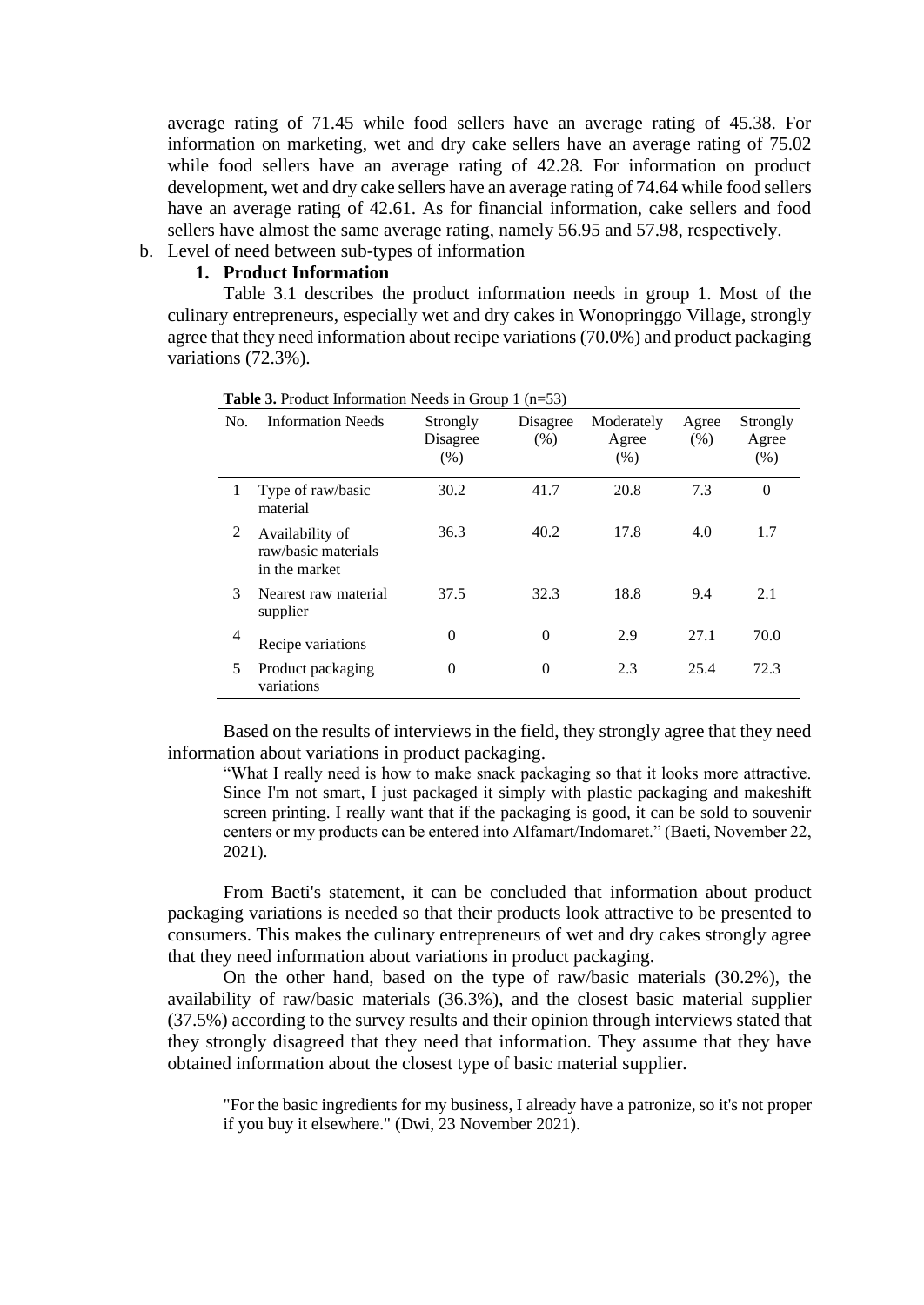From Dwi's statement, it can be concluded that indeed the information about the closest type of supplier of basic ingredients has been obtained and is not really needed for culinary entrepreneurs of wet cakes and pastries. Then Dwi's statement was supported by Baeti's statement.

"As for the basic ingredients, most of the people here who sell cakes and snacks already have their own customers." (Baeti, November 22, 2021).

Baeti's statement is proof that the majority of cake and pastry entrepreneurs in Wonopringgo Village already have a place they have trusted for years to get the basic ingredients for the products they are going to sell.

Table 3.2 describes the product information needs in group 2. In contrast to the previous group, which requires more information about variations in recipes and product packaging. Group 2, in fact, more strongly agrees that they need information about the availability of raw materials (50.0%) and the nearest supplier of basic materials (43.7%).

Meanwhile, in the variation of recipes for group 2, they strongly disagreed that they needed the information (36.5%) because they considered the recipe for their product to be important and hereditary in nature in order to differentiate them from other food entrepreneurs.

| No. | <b>Information Needs</b>                                | Strongly<br>Disagree<br>(% ) | Disagree<br>$(\%)$ | Moderately<br>Agree<br>(% ) | Agree<br>(% ) | Strongly<br>Agree<br>(% ) |
|-----|---------------------------------------------------------|------------------------------|--------------------|-----------------------------|---------------|---------------------------|
| 1   | Type of raw/basic<br>material                           | 32.3                         | 42.7               | 18.5                        | 6.5           | $\overline{0}$            |
| 2   | Availability of<br>raw/basic materials<br>in the market | $\theta$                     | $\theta$           | 6.2                         | 43.8          | 50.0                      |
| 3   | Nearest raw material<br>supplier                        | $\theta$                     | 3                  | 18.8                        | 34.5          | 43.7                      |
| 4   | Recipe variations                                       | 36.5                         | 42.8               | 12.5                        | 6.5           | 1.7                       |
| 5   | Product packaging<br>variations                         | 20.7                         | 38.5               | 22.8                        | 13.5          | 4.5                       |

**Table 4.** Product Information Needs in Group 2 (n=61)

Based on the results of interviews in the field, they strongly agree that they need information on the availability of raw materials. As can be obtained from interviews with informants.

"If there is information about the availability of raw materials and the nearest supplier of basic materials, I feel very helpful, especially if the information is about raw materials that are sold at low prices." (Lani, November 22, 2021).

From Lani's statement, it proves that he needs information regarding the availability of raw materials and the nearest basic material supplier. Furthermore, Lani's statement was supported by Widi's statement.

"For that, I actually already have a patron. However, sometimes I need information about the availability of raw materials and the nearest supplier of basic ingredients,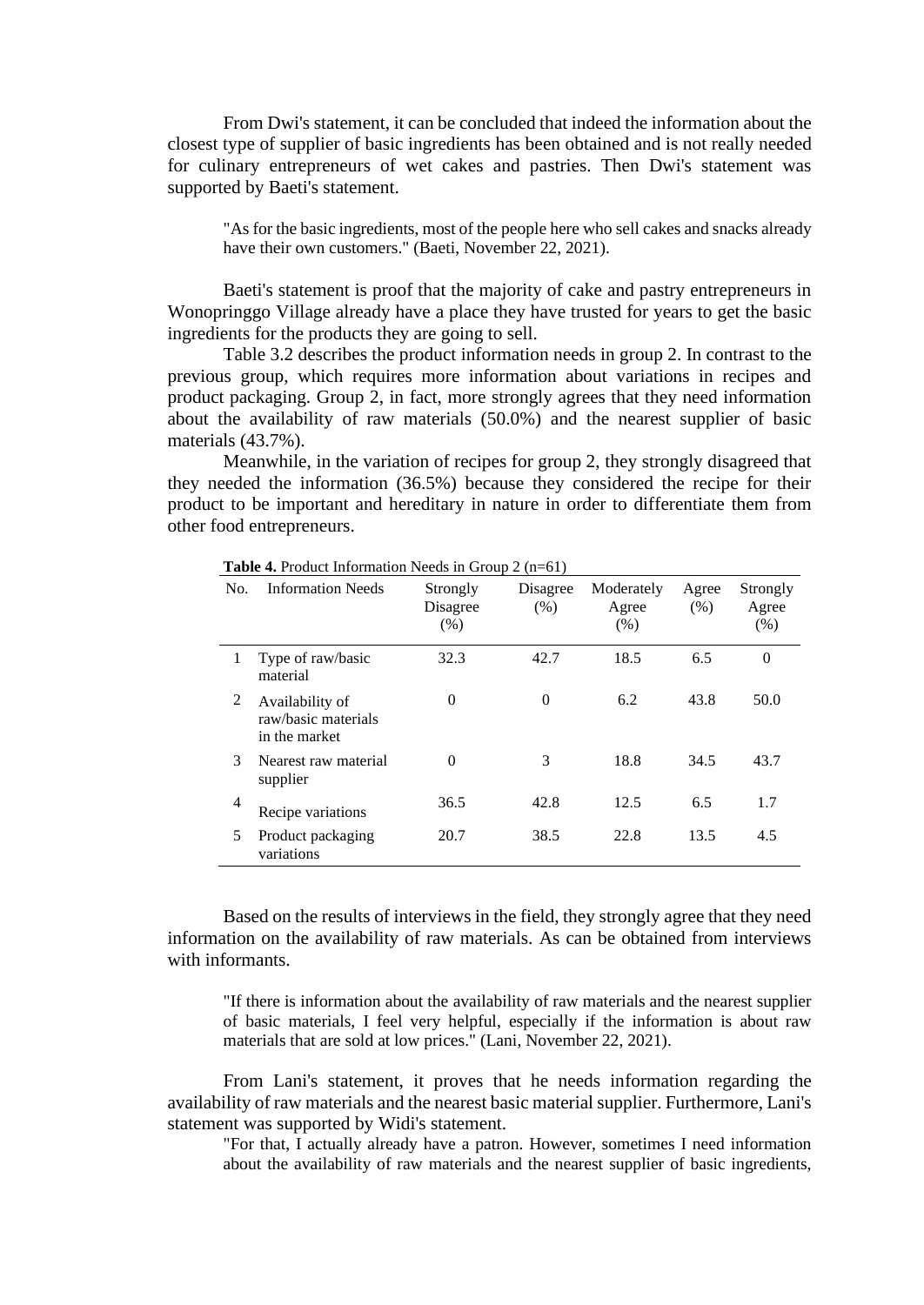especially when the price of chili goes up. So I needed another alternative." (Widi, November 23, 2021).

Widi's statement proves that even though they already have a place they trust to buy basic ingredients from the products they sell, they actually need information about the availability of raw materials because sometimes the price of raw materials is considered an obstacle for food culinary business groups. Thus, they strongly agree if there is information about the availability of raw materials because they think it can be an alternative place to buy the basic ingredients of the products they are going to sell.

#### **2. Training Information**

Training information needs in this study were also identified. The two groups in this study have the same needs for training in business financial management, group 1 (73.5%) and group 2 (48.6%).

Both groups also strongly agree that training information on how to promote their products on social media is also important as seen in the percentage results of group 1 (65.2%) and group 2 (43.7%). Expertise in promoting business products on social media during the current Covid-19 pandemic is important for entrepreneurs, including culinary businesses.

| No. | <b>Information Needs</b>                           | Strongly<br>Disagree<br>(% ) | Disagree<br>(% ) | Moderately<br>Agree<br>(% ) | Agree<br>(% ) | Strongly<br>Agree<br>(% ) |
|-----|----------------------------------------------------|------------------------------|------------------|-----------------------------|---------------|---------------------------|
| 1   | Training on product<br>development                 | 2.1                          | 9.4              | 13.5                        | 24.3          | 50.7                      |
| 2   | Business financial<br>management training          | $\theta$                     | $\theta$         | 5.2                         | 21.3          | 73.5                      |
| 3   | Training to promote<br>products on social<br>media | $\theta$                     | 2.5              | 5.5                         | 26.8          | 65.2                      |
| 4   | <b>Business</b><br>management training             | 41.4                         | 41.6             | 15.3                        | 1.7           | $\theta$                  |
| 5   | Self development<br>training                       | 4.5                          | 13.5             | 20.7                        | 22.8          | 38.5                      |

**Table 5.** Training Information Needs in Group 1 (n=53)

| <b>Table 6.</b> Training Information Needs in Group $2$ (n=61) |  |  |  |  |
|----------------------------------------------------------------|--|--|--|--|
|----------------------------------------------------------------|--|--|--|--|

| No. | <b>Information Needs</b>                           | Strongly<br>Disagree<br>(%) | Disagree<br>(% ) | Moderately<br>Agree<br>(% ) | Agree<br>(% ) | Strongly<br>Agree<br>(% ) |
|-----|----------------------------------------------------|-----------------------------|------------------|-----------------------------|---------------|---------------------------|
| 1   | Training on product<br>development                 | 42.3                        | 39.4             | 13.5                        | 4.8           | $\overline{0}$            |
| 2   | Business financial<br>management training          | $\theta$                    | $\theta$         | 9.6                         | 41.8          | 48.6                      |
| 3   | Training to promote<br>products on social<br>media | $\theta$                    | 3.0              | 18.8                        | 34.5          | 43.7                      |
| 4   | <b>Business</b>                                    | 43.5                        | 32.8             | 15.5                        | 6.5           | 1.7                       |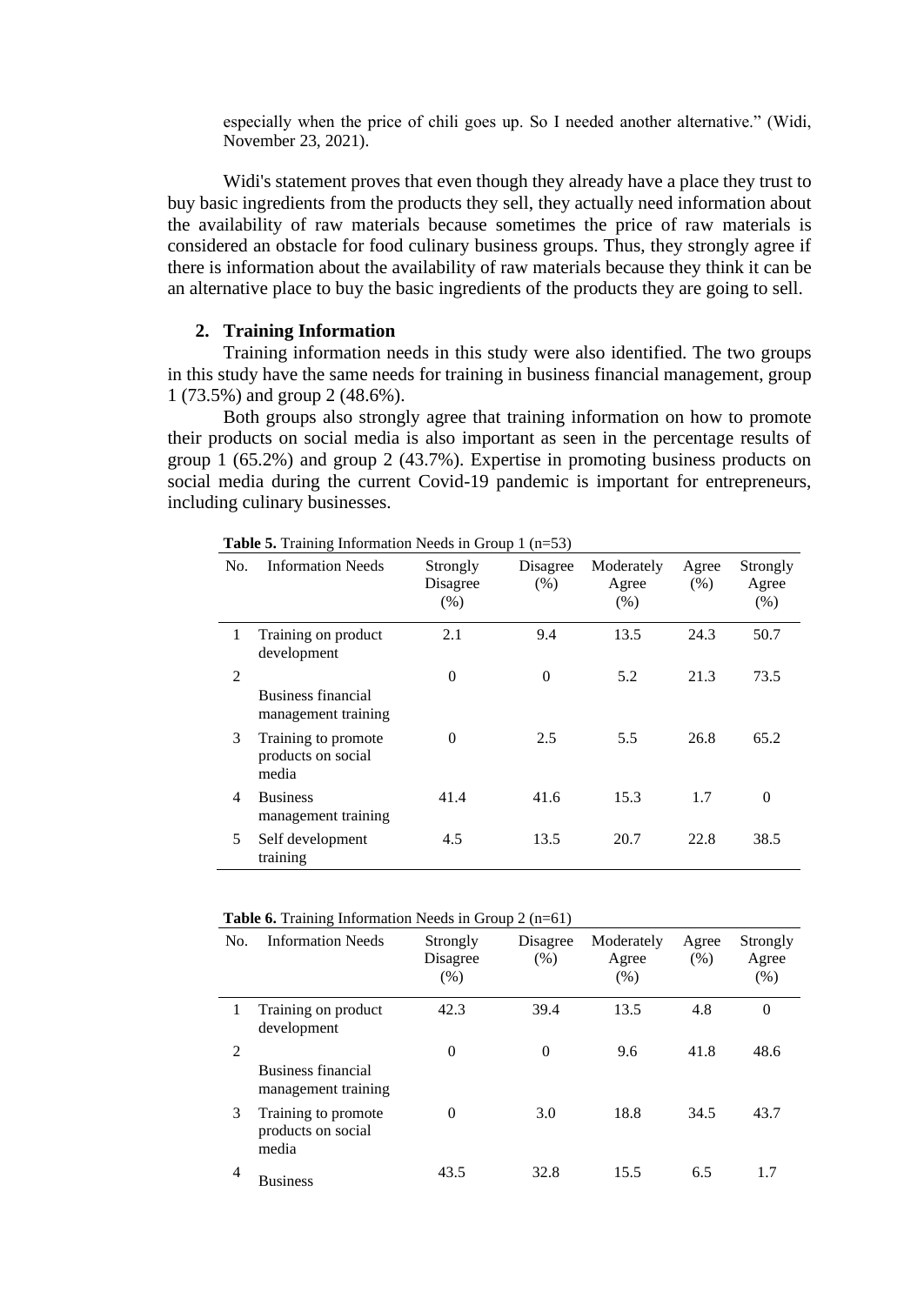| management training          |      |      |      |  |
|------------------------------|------|------|------|--|
| Self development<br>training | 44.7 | 35.5 | 14.8 |  |

Based on the results of interviews in the field, they strongly agree that they need information on business financial management training, such as from data obtained from informants.

*If there is information on training for managing finances, I totally agree and incidentally I really need it. Sometimes I am confused to think about how my income can be circulated without borrowing from other parties* (Dwi, 23 November 2021).

From Dwi's statement, it can be concluded that he strongly agrees that he needs information on business management training so that the income he earns can be processed efficiently. Then Dwi's statement is supported by Widi's statement.

*Because the business I run is the main source of livelihood for me personally, I need information about managing finances, so that the term is not bigger than a stake.* (Widi, November 23, 2021).

Widi's statement proves that he needs information on financial management training so that the pegs are not bigger than the pillars. Both groups considered that information on training about business financial management needed to be carried out so that the finances in their business could be managed properly, even though the business they were running was in the category of small and medium-sized businesses.

#### **3. Marketing Information**

Table 7 indicates the results of the need for marketing information in group 1. The entrepreneurs of wet and dry cakes in Wonopringgo Village strongly agree that they need information about digital marketing through social media (58.4%).

| No. | <b>Information Needs</b>                                       | Strongly<br>Disagree<br>(% ) | Disagree<br>(% ) | Moderately<br>Agree<br>(% ) | Agree<br>(% ) | Strongly<br>Agree<br>(% ) |
|-----|----------------------------------------------------------------|------------------------------|------------------|-----------------------------|---------------|---------------------------|
| 1   | Nearest market to<br>sell products                             | $\overline{0}$               | 8.6              | 25.3                        | 29.6          | 36.5                      |
| 2   |                                                                | 8.3                          | 17.8             | 20.8                        | 23.5          | 29.6                      |
|     | Current trends                                                 |                              |                  |                             |               |                           |
| 3   | Digital marketing<br>through social media                      | $\theta$                     | $\Omega$         | 11.4                        | 30.2          | 58.4                      |
| 4   | Collaboration or<br>reseller                                   | 3.2                          | 17.7             | 20.6                        | 25.8          | 32.7                      |
| 5   | Type of courier or<br>transportation to<br>deliver the product | 44.8                         | 35.4             | 17.7                        | 2.1           | 0                         |

**Table 7.** Marketing Information Needs in Group 1 (n=53)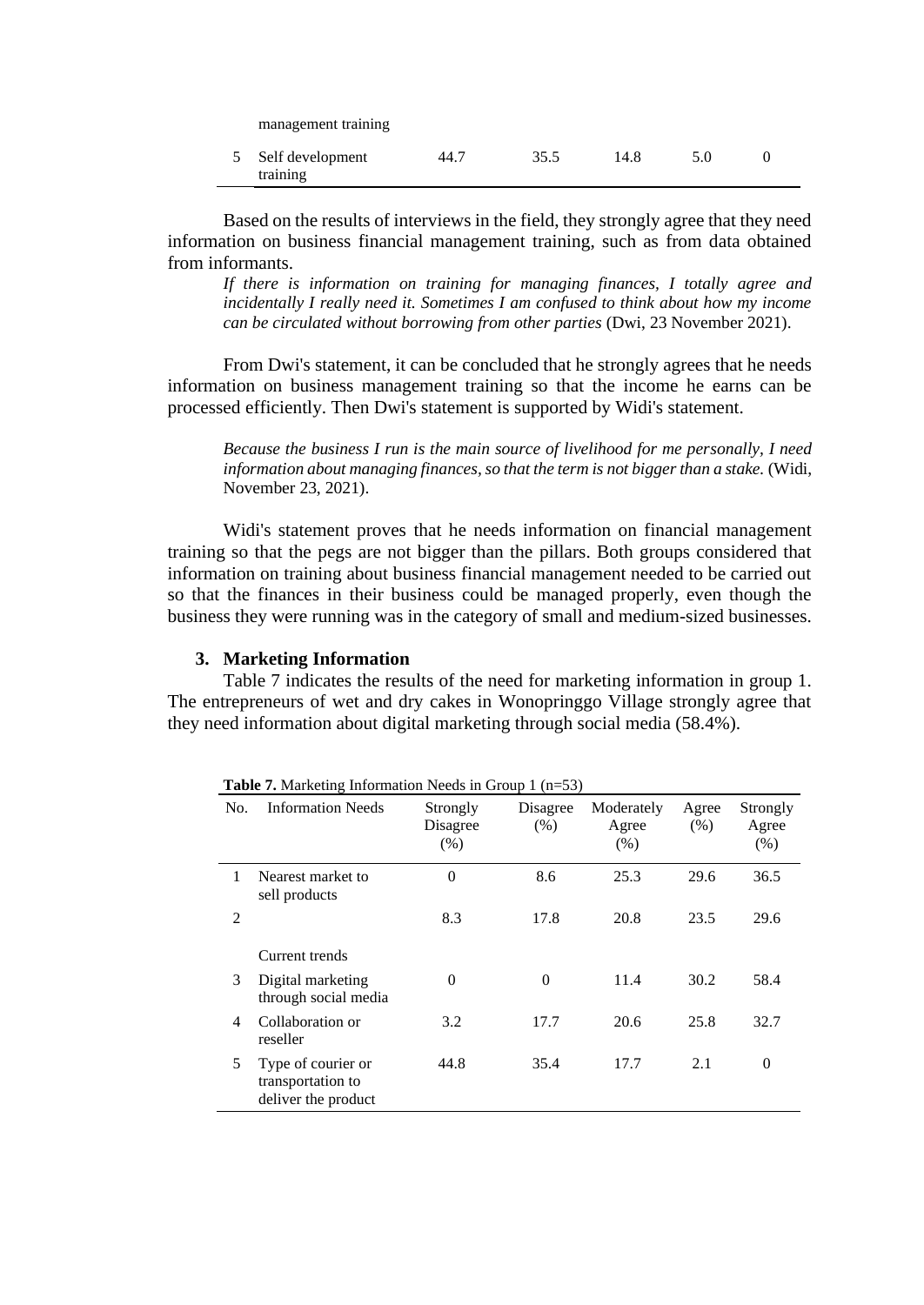Based on the results of interviews in the field, they strongly agree that they need digital marketing information through social media, which is shown as statements from informants.

*Some time ago I tried to sell on WhatsApp because there were a lot of orders from there, but most of the ones I bought were my subscriptions. I need information to market.* (Baeti, November 23, 2021).

From Baeti's statement, it can be concluded that he strongly agrees that he needs information on business management training so that he can reach a wider market. Then Baeti's statement is supported by Dwi's statement.

*I haven't tried to market my products digitally or through social media. Incidentally I do not understand and want to know how to market products on social media. Especially in a pandemic like this, we really need information about marketing on social media.* (Dwi, 23 November 2021).

According to statements from the two informants, they need to do information about digital marketing through social media such as Facebook, Instagram and WhatsApp to increase sales during the Covid-19 pandemic. By doing digital marketing through social media, according to them the products they sell will reach a wider market.

Meanwhile, according to data from group 2 which has been described in table 8., they strongly agree that they need marketing information via courier or transportation to deliver the products they sell (72.3%).

| No.            | <b>Information Needs</b>                                       | Strongly<br>Disagree<br>(% ) | Disagree<br>(% ) | Moderately<br>Agree<br>(% ) | Agree<br>(% ) | Strongly<br>Agree<br>(% ) |
|----------------|----------------------------------------------------------------|------------------------------|------------------|-----------------------------|---------------|---------------------------|
| 1              | Nearest market to<br>sell products                             | 43.2                         | 27.3             | 18.2                        | 8.2           | 3.1                       |
| $\overline{2}$ |                                                                | 57.3                         | 35.4             | 6.3                         | 1             | $\boldsymbol{0}$          |
|                | Current trends                                                 |                              |                  |                             |               |                           |
| 3              | Digital marketing<br>through social media                      | $\theta$                     | 1                | 12.5                        | 30.2          | 56.3                      |
| 4              | Collaboration or<br>reseller                                   | 42.7                         | 43.8             | 8.3                         | 5.2           | $\theta$                  |
| 5              | Type of courier or<br>transportation to<br>deliver the product | 0                            | 0                | 4.1                         | 23.6          | 72.3                      |

**Table 8.** Marketing Information Needs in Group 2 (n=61)

The results of field interviews indicate that they strongly agree that they need marketing information via courier or transportation to deliver the products they sell, as indicated by statements from informants.

*I need information so that my business can be entered on GoFood or other online transportation applications so that I can sell from home considering limitations of activity because of my age* (Lani, 23 November 2021).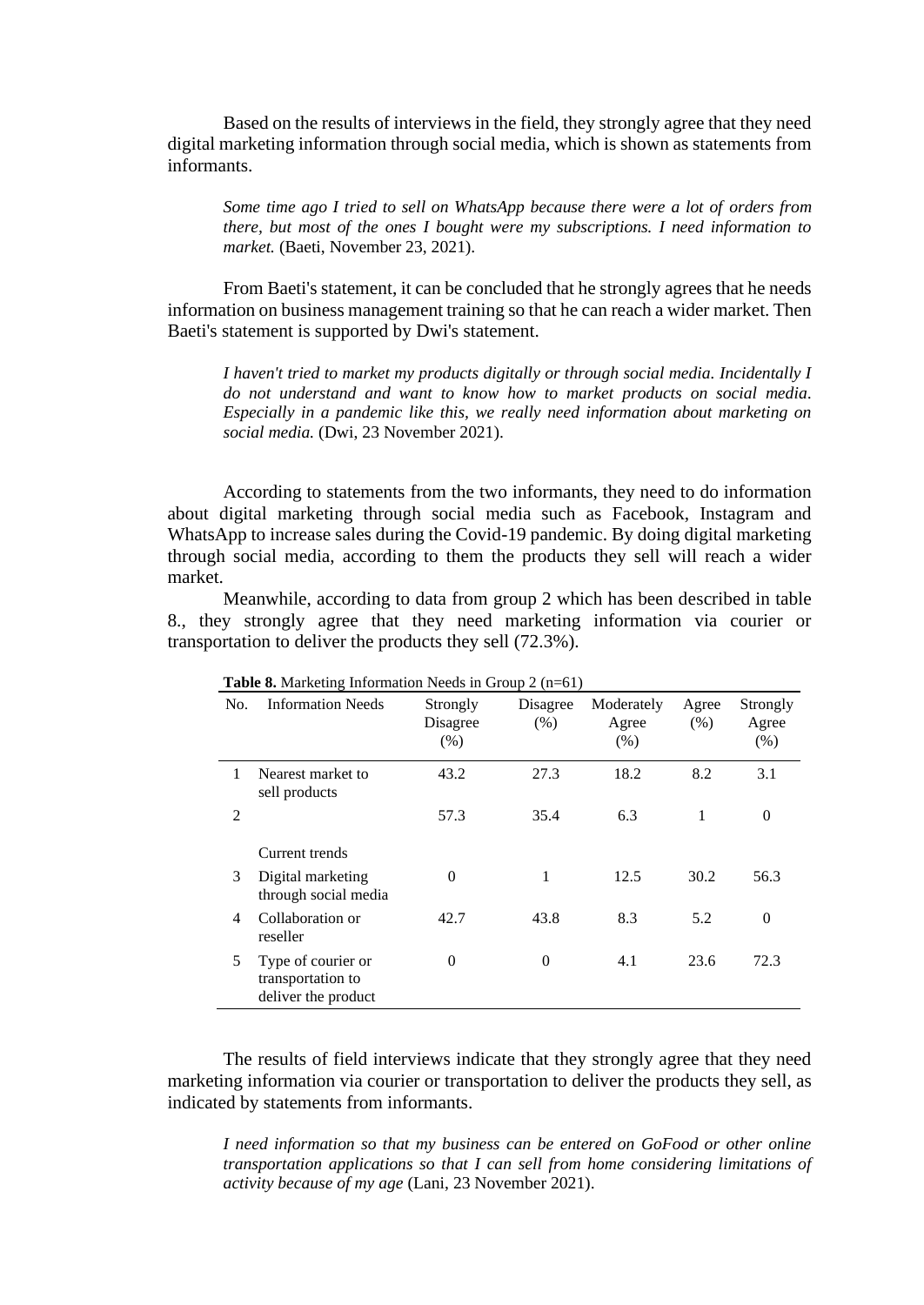From Lani's statement, it can be concluded that she strongly agrees that she needs marketing information via courier so that she can sell from home. Then Lani's statement was supported by Widi's statement.

*If I could register my sales on the online transportation application, I would find it very helpful. But I don't know how to join. At that time, I tried asking fellow entrepreneurs, but I still don't understand.* (Widi, November 23, 2021).

They need information about how to join or register their food business on platforms such as GoFood, GrabFood, and ShopeeFood. However, because their ability to access sources of information regarding this is limited, they really hope that there is a service that provides complete information about how to register their food business on these various platforms.

#### **4. Financial Information**

All information obtained from the data below is the result of the research questions given to the respondents. For information needs regarding finances, both groups have similar needs for bookkeeping in group 1 (53.1%) and group 2 (55.2%). Another similarity lies in the percentage that strongly disagrees with the need for financial information regarding the cost of obtaining a business license (55.2%).

| No. | <b>Information Needs</b>                                                           | Strongly<br>Disagree<br>(% ) | Disagree<br>(% ) | Moderately<br>Agree<br>(% ) | Agree<br>(% ) | Strongly<br>Agree<br>(% ) |
|-----|------------------------------------------------------------------------------------|------------------------------|------------------|-----------------------------|---------------|---------------------------|
| 1   | Market price for the<br>product to be sold                                         | 44.8                         | 41.7             | 12.5                        | 1.0           | $\theta$                  |
| 2   | The price of raw<br>materials or basic<br>ingredients of the<br>products I sell    | 10.0                         | 42.5             | 9.4                         | 13.5          | 23.6                      |
| 3   | Prices of other sellers<br>or prices from<br>competitors's<br>products that I sell | 32.3                         | 36.5             | 18.7                        | 8.4           | 4.1                       |
| 4   | Bookkeeping                                                                        | $\theta$                     | $\theta$         | 9.6                         | 37.3          | 53.1                      |
| 5   | Business license<br>management fee                                                 | 55.2                         | 37.5             | 4.2                         | $\theta$      | $\theta$                  |

**Table 9.** Financial Information Needs in Group 1 (n=53)

| <b>Table 10.</b> Financial Information Needs in Group $2$ (n=61) |  |
|------------------------------------------------------------------|--|
|------------------------------------------------------------------|--|

| No. | <b>Information Needs</b>                                                        | Strongly<br>Disagree<br>(%) | Disagree<br>(% ) | Moderately<br>Agree<br>(%) | Agree<br>$(\% )$ | Strongly<br>Agree<br>$(\% )$ |
|-----|---------------------------------------------------------------------------------|-----------------------------|------------------|----------------------------|------------------|------------------------------|
|     | Market price for the<br>product to be sold                                      | 44.5                        | 43.0             | 12.5                       | $\theta$         | 0                            |
|     | The price of raw<br>materials or basic<br>ingredients of the<br>products I sell |                             | 1.0              | 12.5                       | 56.3             | 30.2                         |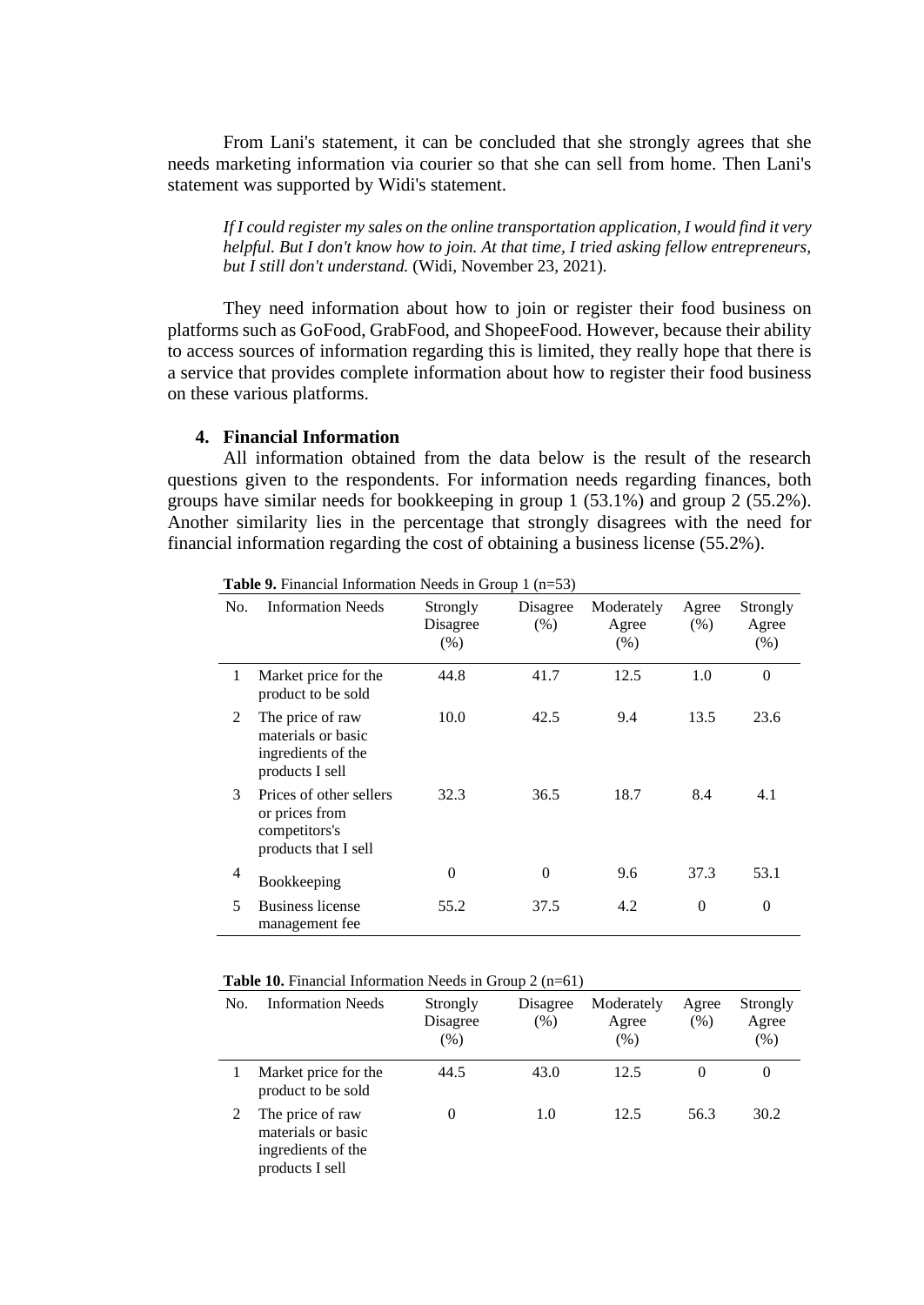| Prices of other sellers<br>or prices from<br>competitors's<br>products that I sell | 44.8     | 35.4 | 17.7 | 2.1  |      |
|------------------------------------------------------------------------------------|----------|------|------|------|------|
| Bookkeeping                                                                        | $\theta$ | 3.0  | 11.5 | 30.3 | 55.2 |
| <b>Business license</b><br>management fee                                          | 55.2     | 37.5 | 42   |      |      |

Based on the results of field interviews with informants, they strongly agree that they need information about bookkeeping, as indicated by the following statements from the informants:

*To apply for a loan to the village bank, it is necessary to record the entry and exit of money during the business, at least a monthly financial report. The problem is, I don't know much about bookkeeping and need information about bookkeeping*. (Dwi, 23 November 2021).

From Dwi's statement, it can be concluded that he strongly agrees that he needs bookkeeping information so that he can apply for loans from external parties such as village banks. Then Dwi's statement is supported by Widi's statement.

*For this, I have actually recorded simply my business income. However, I don't know how to do good and correct bookkeeping so that I can apply for assistance from the village bank…* (Widi, 23 November 2021).

According to them, obstacles or obstacles often occur when they want to apply for loans from external parties or banks, namely because of their ignorance of the financial records of the business activities they carry out.

Another similarity lies in their level of disagreement with information regarding the processing of business licenses, as obtained from the following interview results:

*I don't really need a business license, right, because my business is a home-based and small business. So it's not really necessary for that.* (Baeti, November 23, 2021).

They strongly disagreed that they needed information on obtaining a business license because they considered that their business was only home-based production or that they could sell on the roadside or around the village so they did not need any other place that required them to need information about obtaining a business license.

#### **5. Product Development Information**

The comparison that looks significant between the two research groups lies in group 1 which tends to require more information about product development. If seen from the table below, namely the information needs for product development in group 1, they strongly agree that they need information about product packaging so that the products they sell look more attractive (73.5%). The need for information regarding product development in group 1 looks higher than group 2.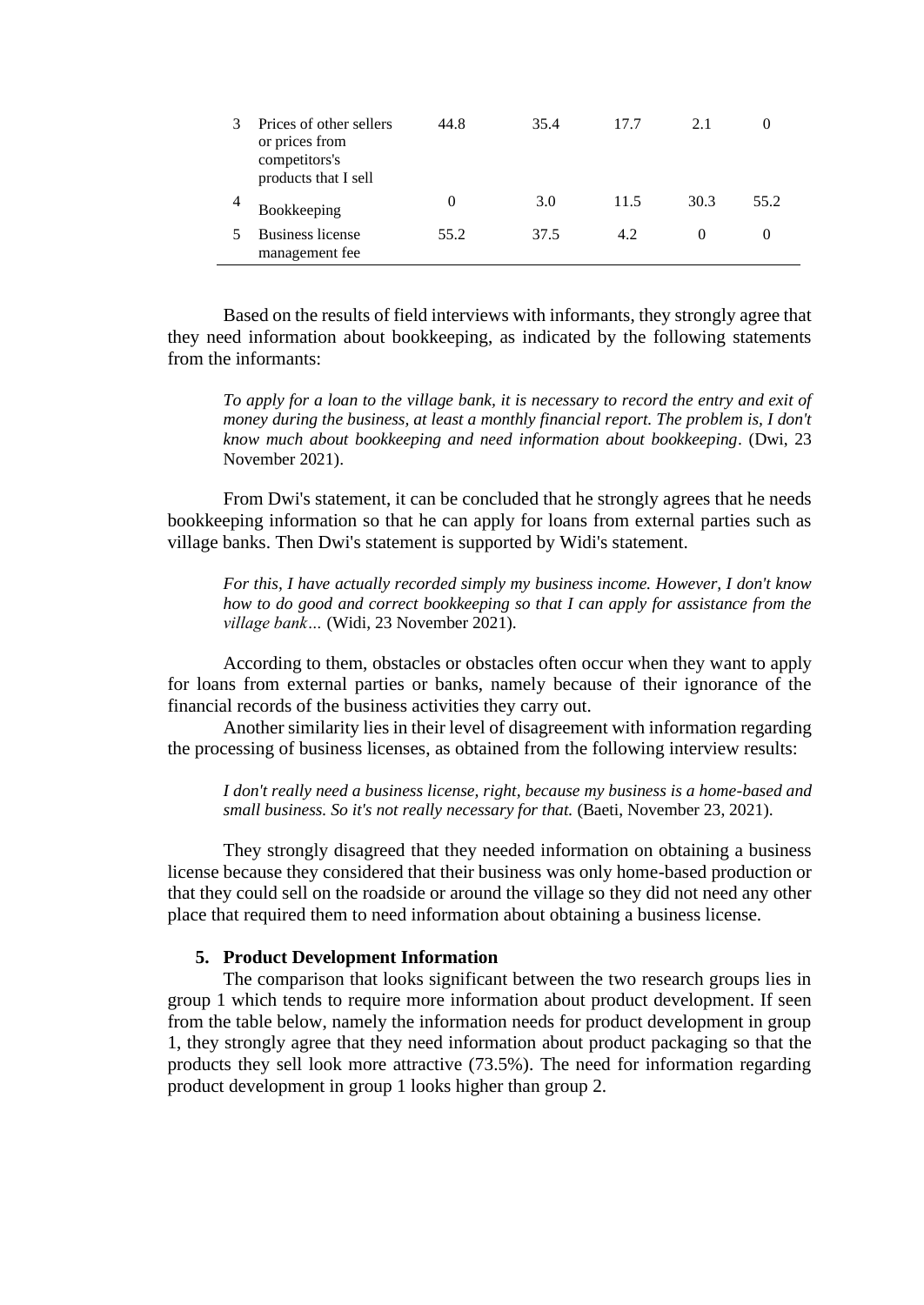| No. | <b>Information Needs</b>                                                              | Strongly<br>Disagree<br>(% ) | Disagree<br>(% ) | Moderately<br>Agree<br>(% ) | Agree<br>(% ) | Strongly<br>Agree<br>(% ) |
|-----|---------------------------------------------------------------------------------------|------------------------------|------------------|-----------------------------|---------------|---------------------------|
|     | Management of<br>regulations such as<br>halal certification.<br>IPR registration, etc | $\overline{0}$               | $\overline{0}$   | 14.5                        | 37.5          | 48.3                      |
| 2   | Composition of<br>ingredients such as<br>nutritional fact, food<br>hygiene, etc       | 0                            | 1.0              | 12.5                        | 56.3          | 30.2                      |
| 3   | Packaging of the<br>product to make it<br>more presentable                            | 0                            | 0                | 5.2                         | 21.3          | 73.5                      |

**Table 11.** Product Development Information Needs in Group 1 (n=53)

Meanwhile, group 2 tends to strongly disagree that they need information about product packaging to make it look more attractive (43.1%). Product packaging in group 2 is considered not really necessary because they only want to maintain the original shape of the packaging of the products they sell.

| No. | <b>Information Needs</b>                                                               | Strongly<br>Disagree<br>(% ) | Disagree<br>(% ) | Moderately<br>Agree<br>(% ) | Agree<br>(% ) | Strongly<br>Agree<br>(% ) |
|-----|----------------------------------------------------------------------------------------|------------------------------|------------------|-----------------------------|---------------|---------------------------|
|     | Management of<br>regulations such as<br>halal certification.<br>IPR registration, etc. | 35.6                         | 27.8             | 14.7                        | 9.4           | 12.5                      |
| 2   | Composition of<br>ingredients such as<br>nutritional fact, food<br>hygiene, etc        | 42.7                         | 37.5             | 6.3                         | 5.2           | 8.3                       |
| 3   | Packaging of the<br>product to make it<br>more presentable                             | 43.1                         | 32.3             | 5.0                         | 8.1           | 11.5                      |

**Table 12.** Product Development Information Needs in Group 2 (n=61)

#### **Conclusion**

Based on the results of this study, the level of information needs of culinary entrepreneurs in Wonopringgo Village has differences between types of business. This type of business is the main indicator in the grouping of the research subjects, namely the culinary entrepreneurs of wet and dry cakes are grouped into group 1 and food culinary entrepreneurs are grouped into group 2.

The difference is also seen from the number and demographic characteristics of the research respondents. When viewed from various aspects such as age, gender, and level of education, of course there are significant differences between the two groups, such as; group 1 tended to be between 40 and 49 years old. Meanwhile in group 2 over 60 years old, the majority of group 1 are women while group 2 is dominated by men, and the level of education in group 1 is lower than group 2.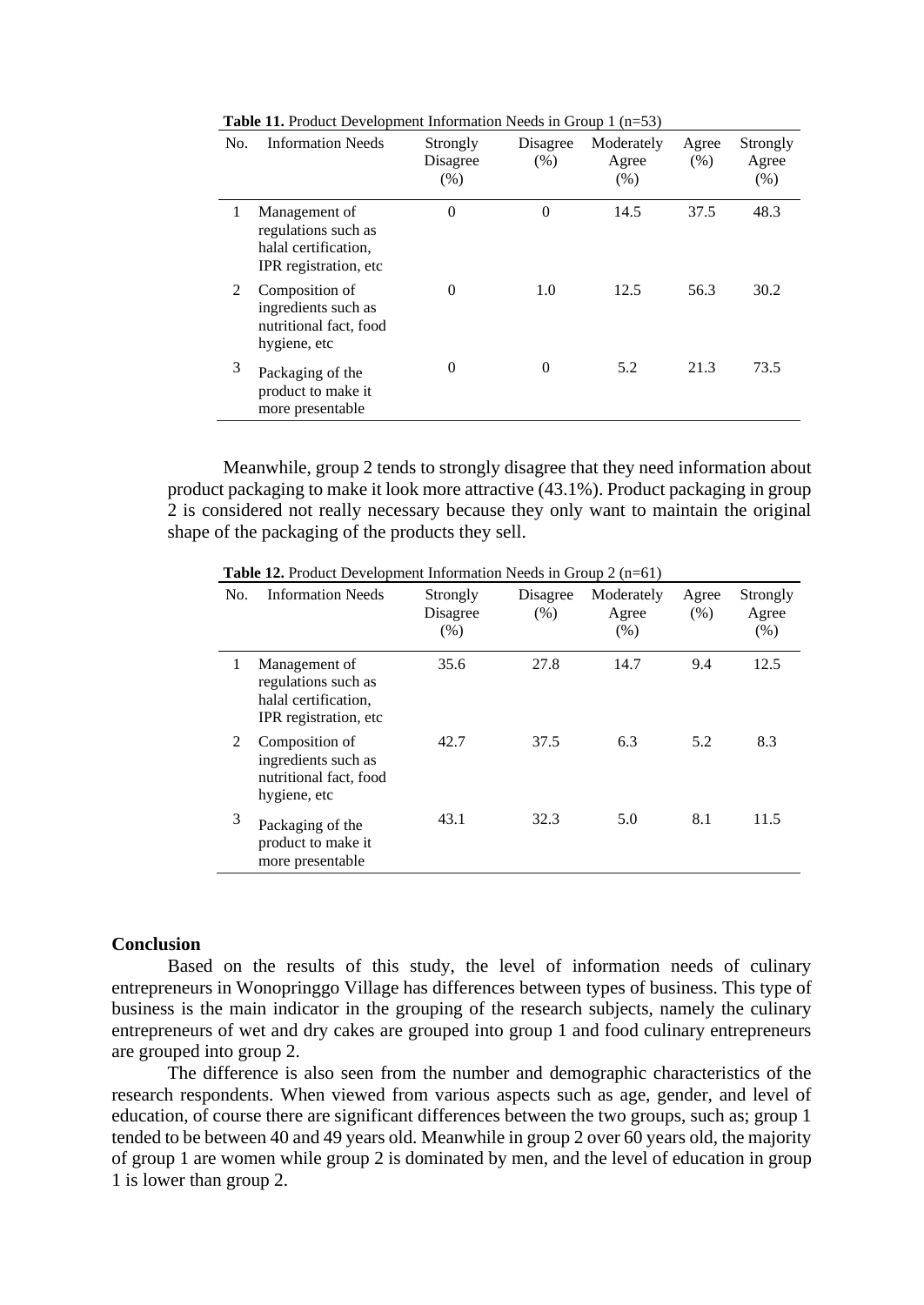The two groups also have different awareness of the importance of information and the ability to access information sources. The level of awareness of culinary entrepreneurs in Wonopringgo Village on the importance of information in the two groups will be compared and it can be seen that group 1 (92.5%) has higher awareness of the importance of information than group 2 (88.5%). Then the respondent's ability to access both sources of information is quite low. In group 1 the ability to access information sources is only (4.9%) and in group 2 it is (5.7%).

The unique finding in this study is that group 1, which is based on the fact that their education level is lower than group 2, is actually more aware that they need information to develop their business. However, due to the low level of education of group 1, the ability to access information sources is lower than group 2. In group 1 the ability to access information sources is only (4.9%) compared to group 2 which has higher ability to access information (5.7 %).

Seeing the differences that exist in terms of demographics is also one of the factors causing the different information needs between the two groups. Such as the average rating of the percentage of information needs of the two groups for each type of information.

It can be seen that for product information, group 1 has an average rating of 70.86 while group 2 has an average rating of 45.89. For information on training, group 1 has an average rating of 71.45 while group 2 has an average rating of 45.38. For information on marketing, group 1 has the highest average rating of 75.02 while group 2 has an average rating of 42.28. For information on product development, group 1 has an average rating of 74.64 while group 2 has an average rating of 42.61. However, for financial information, group 1 and group 2 have almost the same average rating, namely 56.95 and 57.98, respectively.

#### **References**

- Cole, C. (2012). Information need: A theory connecting information search to knowledge formation. *American Society for Information Science and Technology by Information Today*.
- Creswell, J. W., & Creswell, D. J. (2018). *Research Design: qualitative, quantitative and mixed methods approaches*. Los Angeles: Sage.
- DeCenzo, D. A., & Robbins, S. P. (2009). *Fundamentals of Human Resource Management*. Wiley.
- Feldmann, L. M. (2014). Academic business librarians' assistance to community entrepreneurs. *Reference Services Review*, *42*(1), 108-128.<https://doi.org/10.1108/RSR-04-2013-0021>
- Franks, J. E., & Johns, C. (2015). Entrepreneur assistance & economic development in Florida libraries. *Reference Services Review*, *43*(3), 400-418.<https://doi.org/10.1108/RSR-03-2015-0014>
- Jaworski, J. (2012). Demand for financial information in small business management. Empirical study. *Financial Internet Quarterly 'e-Finanse'*, *8*(3), 10-25. [https://www.academia.edu/2469513/Demand\\_for\\_Financial\\_Information\\_in\\_Small\\_Business\\_](https://www.academia.edu/2469513/Demand_for_Financial_Information_in_Small_Business_Management_Empirical_Study) [Management\\_Empirical\\_Study](https://www.academia.edu/2469513/Demand_for_Financial_Information_in_Small_Business_Management_Empirical_Study)
- Kassim, N. A., Baharuddin, K., Ariff, N. Z. Z. M., & Buyong, S. Z. (2016). Business information needs of small and medium sized enterprise managers. *International Journal of Academic Research in Business and Social Sciences*, *6*(10), 151-160.
- Kotler, P., & Armstrong, G. (2013). *Principles of Marketing* (P. Kotler & G. Armstrong, Eds.). Pearson. Kotler, P., & Keller, K. L. (2016). *Marketing Management*. Pearson.
- Maslow, A. H. (1970). Motivation and Personality. New York: Harper. 2rid Ed.
- Mchombu, C. M. (2000). Information Needs of Women in Small Businesses in Botswana. *International Information & Library Review*, *32*(1), 39-67.<https://doi.org/10.1080/10572317.2000.10762503>
- Nicholas, D., & Herman, E. (2009). *Assessing Information Needs in the Age of the Digital Consumer*. Taylor & Francis.